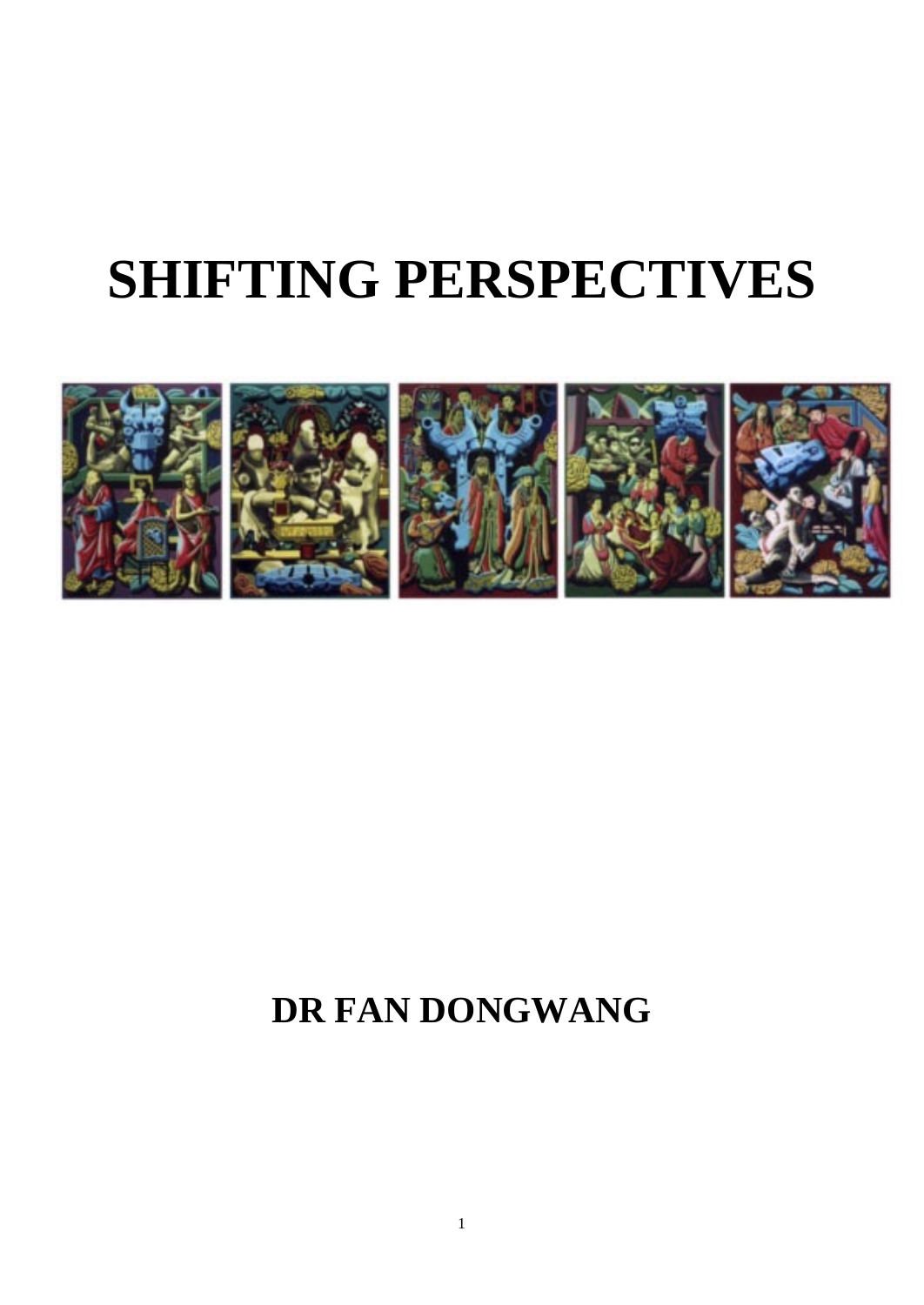# **THE DANCING SHADOWS SHIFTING PERSPECTIVES AND THE BODY**

**BY**

### **DR FAN DONGWANG**

**MA (UNSW) DCA (UOW)**

**2013**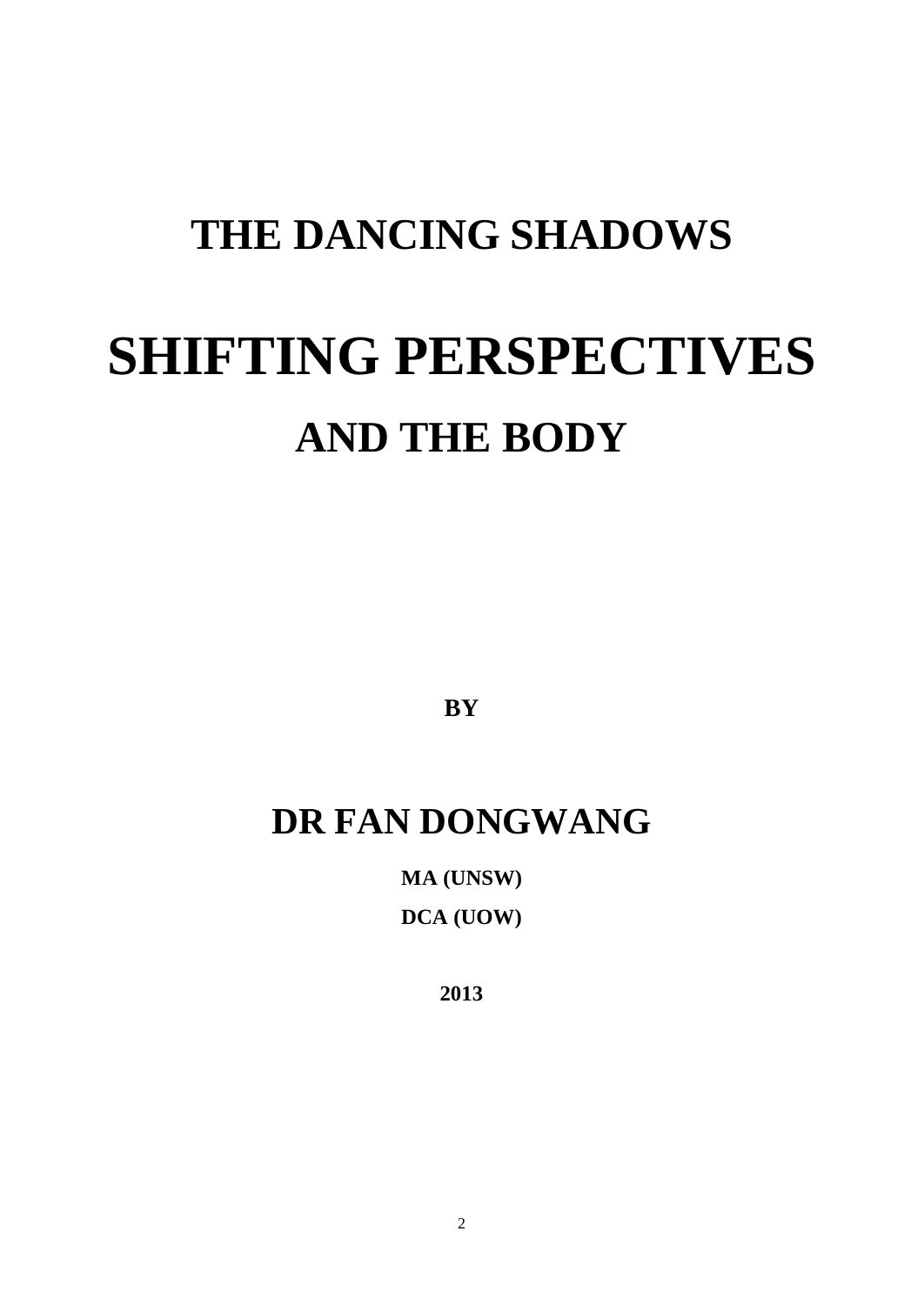### **ABSTRACT**

Shifting perspectives in visual art from a *method* point of view are the systems of space rendering, which differ considerably in many cultures and traditions. Shifting perspectives from a *metaphor* viewpoint have philosophical, technological, social, sexual, and emotional significance. Such perspectives broaden our perception of bodies in space. This study has developed from the examination of diverse shifting perspectives employed in historical and contemporary Western and Chinese art. Through detailed analysis of various art practices dealing with the representation of human identities in relation to changing social and technological environment, the focus of this study is on a new way of viewing the body in space. The contribution of this study to the discussion of shifting perspectives is found in the notion of two kinds of shifting perspectives: first, the relation to the technique of representing three dimensional objects, and secondly, relationships of depth on a two dimensional surface. This research claims that apart from the notion of linear perspective, there more importantly also exist perspectives of receding and ascending third-dimensions which are the compressed third-dimensions leading to the "converted three-dimension" or "two-dimension with three-dimensional attribute". All these perspectives, whether be *methods* or *metaphors*, have been used to combine different visual languages to produce an ambiguous and diverse system of space presentation for the body, "the shadow perspective of sculptural painting". This visual synthesis of cultural differences created by a system of shifting perspectives is embodied in the paintings that accompany this thesis.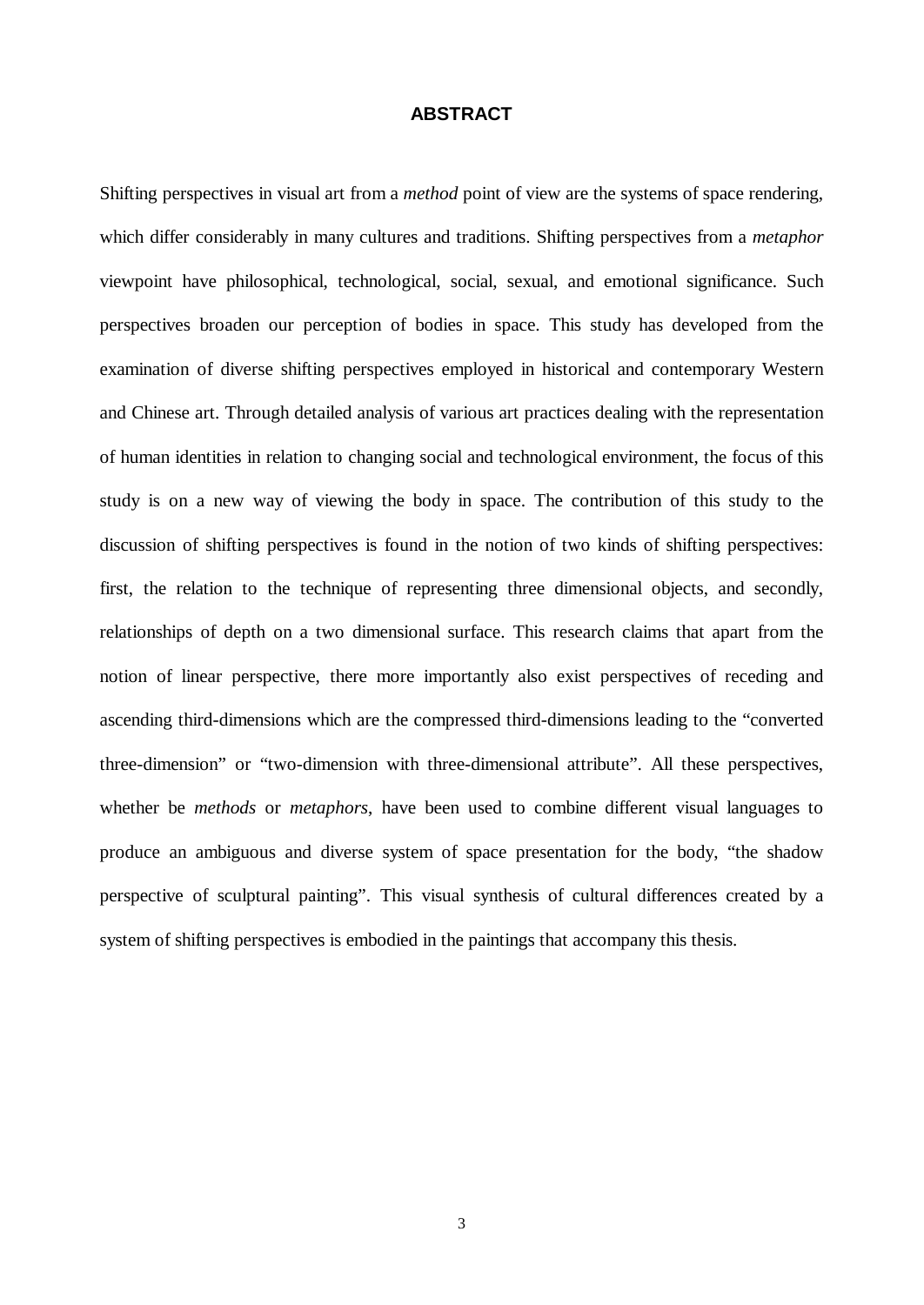### **CONTENTS**

#### **ACKNOWLEDGEMENTS**

### **INTRODUCTION—SHIFTING PERSPECTIVES**

### **CHAPTER 1-THE WESTERN VISION**

*Shifting Perspectives from Egyptian Art to Renaissance The Modern One Point Linear Perspective A Modernist Return Changes in Postmodern Era*

**CHAPTER 2THE CHINESE DISPERSING PANORAMA**  *Double Screen The Aesthetics of the Seven Viewing MethodsQiGuanFa*

*Sculptural Shifting Perspective and Chinese Carving Displacement of Contemporary Chinese Perspectives* 

**CHAPTER 3-MY DANCING SHADOWS** *Ten Diagrams*

*A Visual SolutionShadow Perspective*

#### **CHAPTER 4BODIES AND THEIR SHIFTING SOCIAL PERSPECTIVES**  *From Biological to Cultural*

*Human Versus Machine* 

*Social Inscription* 

*The Gender Inquest* 

*Pure Screen and the Body without Organs*

### **CONCLUSIONTHE POSTMODERN SHIFTING PERSPECTIVES AND THE BODY**

#### **BIBLIOGRAPHY**

#### **LISTS OF ILLUSTRATIONS**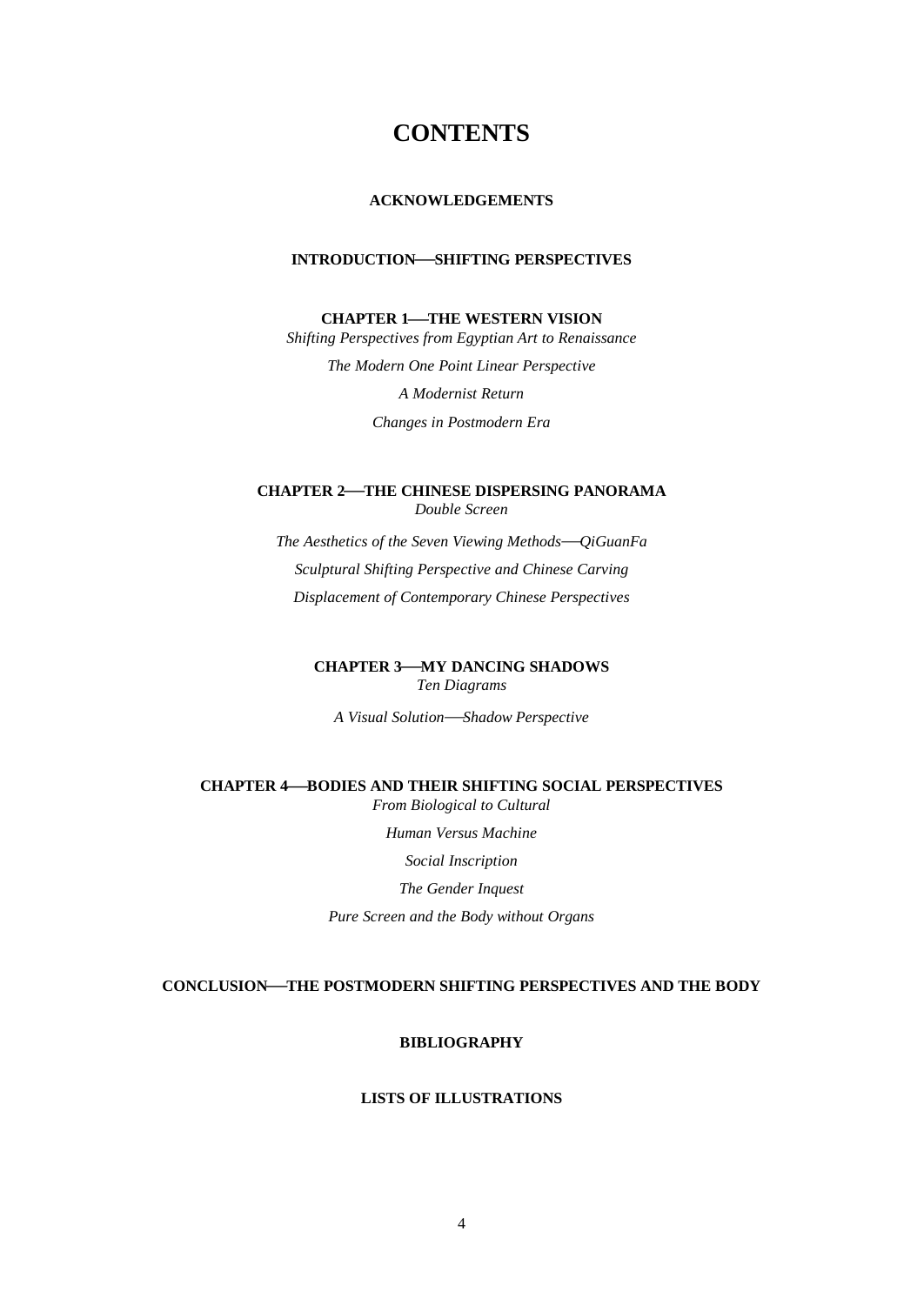### **ACKNOWLEDGEMENTS**

The logical thinking of my work originated eight years ago, when I came to Australia for the hope of advancing my artistic endeavour. I went though an extremely uncertain period in a constantly shifting and diversified environment. While moving from different platforms and viewpoints, I started my journey of searching for a visual solution regarding the perspectives of this new world. This thesis owes much to the outcomes of my two early projects: *Human Conflicts* and *Descendants* for my Master's study at the College of Fine Arts, University of NSW. The issues generated by these two projects demanded further scrutiny, and I hence embarked on the present Doctoral work.

In this I have been aided by the many people, most particularly my supervisor Dr. Diana Wood Conroy who kindly provided critical direction, invaluable information on my research, and patiently read through many drafts and offered extraordinarily important comments. My thanks also to Professor Bert Flugelman for his extremely kind assistance, constant advice on my artwork and unfailing encouragement; to Michael Young for photographic documentation of my work.

I am also grateful to the staffs of the Faculty of Creative Arts and the Dean and Professor Sharon Bell, grateful to the University of Wollongong Postgraduate Award, which gave me the opportunity to pursue my study at the Faculty.

I am especially grateful to my first supervisor Dr. Peter Shepherd who accepted me as his doctoral student affectionately and helped me to lay down the solid foundation of my study. My thanks here are only a token of what I owe to his support of my work.

My thanks are also to my parents who have supported my study continuously in many years, to my wife who has sacrificed greatly in supporting my work. Without their help, my study would not have been possible.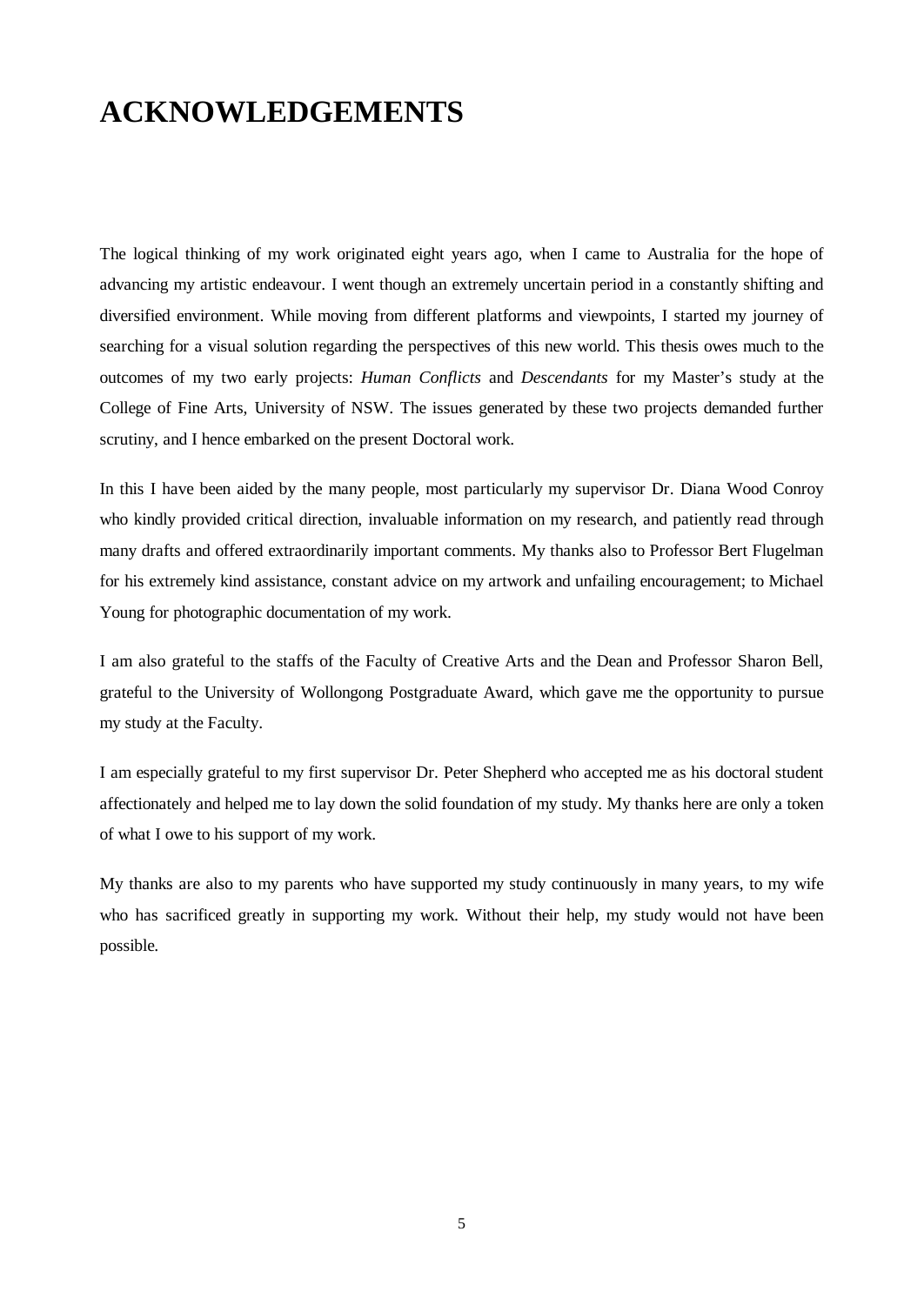### **INTRODUCTIONSHIFTING PERSPECTIVES**

*Holding a jug of wine among the flowers, And drinking along, not a soul keeping me company, I raise my cup and invite the moon to drink with me, And together with my shadow we are three. But the moon does not know the joy of drinking, And my shadow only follows me about. Nevertheless I shall have them as my companions, For one should enjoy life at such a time. The moon loiters as I sing my songs, My shadow looks confused as I dance. I drink with them when I am awake. And part with them when I am drunk. Henceforward may we always be feasting, And may we meet in the Cloudy River of Heaven.*

Li Bai *Drinking Alone Under Moonlight* (172-3).<sup>1</sup>

The three spirited figures described in this lyric by the celebrated Chinese poet Li Bai were *the moon*, *the poet himself* and *his cast shadow*. The moon was the origin of light that fell onto the poet's body and cast a long shadow on the ground. The ground of the place where they had this joyful party, however, was the fourth friend the author had not acknowledged in his poem. The relationship of the four is not only requisite but also delicate—any change between them would give a different result. It seemed that no one else was there that night, but the poet imagined someone was just watching him nearby who was constantly changing his or her position to gain different viewpoints. These are the four main concepts that are being pursued in this thesis: *shifting perspective*, *body* and its *cast shadow* in *space*.

The unusual thing in Li's poem is the raising status of the *cast shadows*, as if it were an equal human being. This put Li's poetic picture in vivid contrast to traditional Chinese paintings that seemed to ignore light, shades and cast shadows. Li's treatment of the cast shadow contained a western flavour, which exerted an influence on my undertaking to emphasise the role of cast shadows in my painting.

My investigation is a cross-cultural survey dealing with different intellectual and creative activities concerning the body and its spatial representation in artwork. I strive to explore the ways in which artists in both west and east shared an interest in delineating body in space by using a painting method named *shifting perspective*. It has a diverse significance

<sup>&</sup>lt;sup>1</sup> A note on Romanisation: the system used in this document is the Chinese official Pinyin for most of the names and places.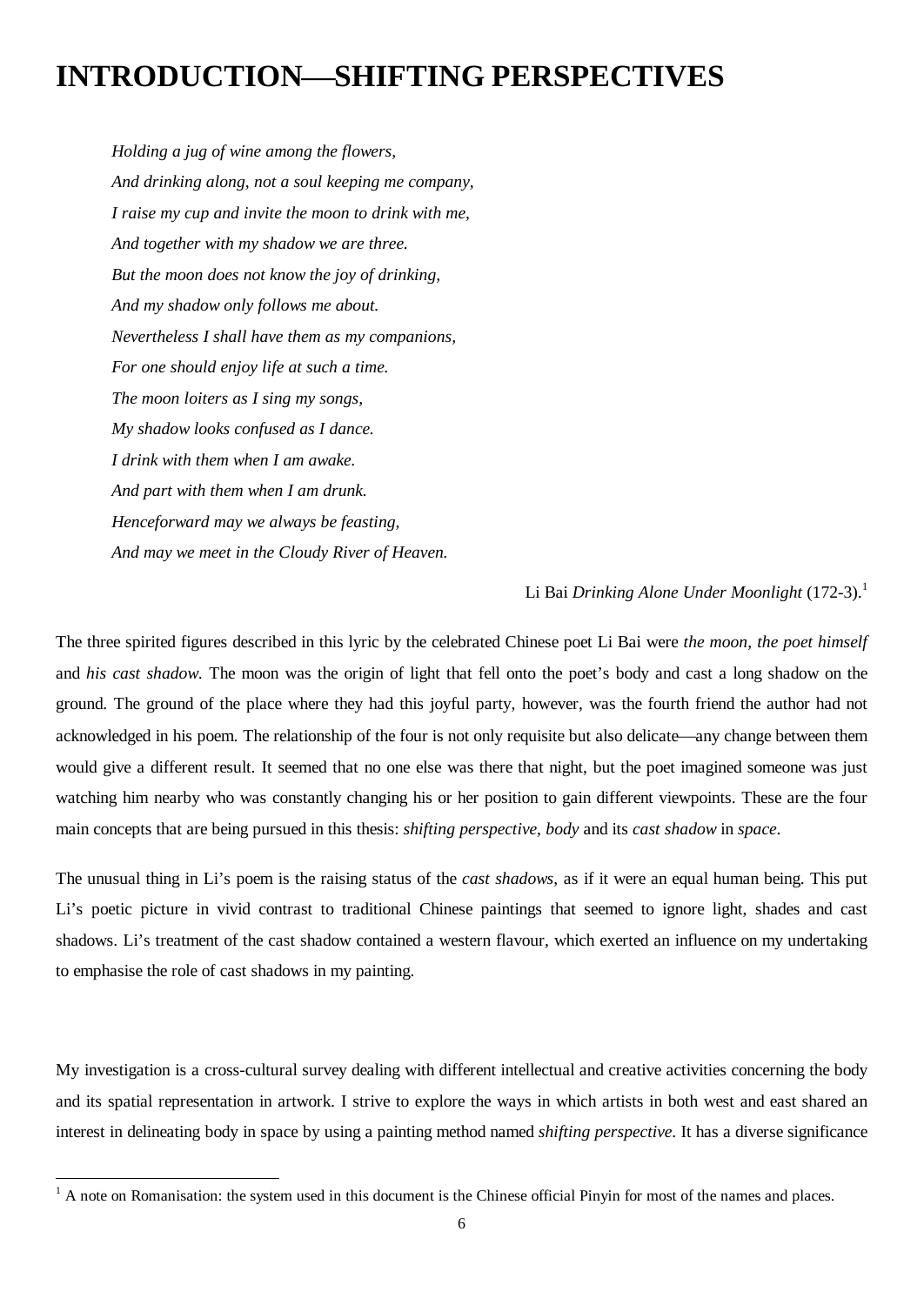with two main areas of emphasis. One is the *method* viewpoint—shifting visual perspective that examines how the system of space representation in artworks differs due to the artist's divergent cultural conditions. The other is the *metaphor* viewpoint—shifting social perspective which investigates the body's various philosophical, political, social, technological, sexual and emotional perspectives. These two interweaving approaches to *shifting perspective* are the central structure of my study.

To define *shifting perspective* more closely, we need to look at these two terms separately: *shifting* and *perspective.* The first term *shift* is to "exchange" one thing for another of the same class, or to "move" or "transfer" from one place or position to another, to "alter" position or place.

However, there are various meanings of the second term *perspective* which came from a Latin word "perspectiva", meaning "looking through". Albrecht Durer's definition of perspective was from the Latin *perspectiva naturalis*:

Note: five things pertain to this "looking through":

The first is the eye, that sees.

Next is the thing that is seen.

Third is the space between them.

Fourth [is that] everything is seen by straight lines, which are the shortest lines.

Fifth is the parts of the thing that is seen (Elkins "Renaissance Perspectives"  $213$ ).<sup>2</sup>

Today the word *perspective* first refers to the technique of representing three-dimensional objects and space relationships on a two-dimensional surface in an artwork. Second, it refers to a wider concept of view or vista, even a mental view or outlook. Third, *perspective* refers to the relationship of aspects of a subject to each other and to a whole: a perspective of history. It refers to the subjective evaluation of relative significance; a point of view: the gender perspective.

James Elkins in his book The Poetics of Perspective points out that because the term *perspective* has a much broader and uncertain meaning, "the conceptual field of perspective is a chronic fragmentation (xiv)":

Perspective has no canonical site, no single definition or description that can provide an adequate or standard account of what it is. Writing on perspective is currently done in a variety of more-or-less distinct fields, including experimental and cognitive psychology, linguistics, literary criticism, analytic and existential philosophy, phenomenology, semiotics, psychoanalysis, metaphorology, and various strains of art history, mathematics, engineering, and pedagogy (xii).

Elkins proffers that perspective forms a very complex system in relation to other projections and to branches of mathematics. Linear perspective is only a small part of it (see *Table 1*).

<sup>&</sup>lt;sup>2</sup> Note that Durer did not mention the intersection (window) as a crucial element of linear perspective but only implied it in the first sentence. This was because the Renaissance artist did not use linear perspective for mainstream picture making. For details see *chapter 2* about Renaissance perspective.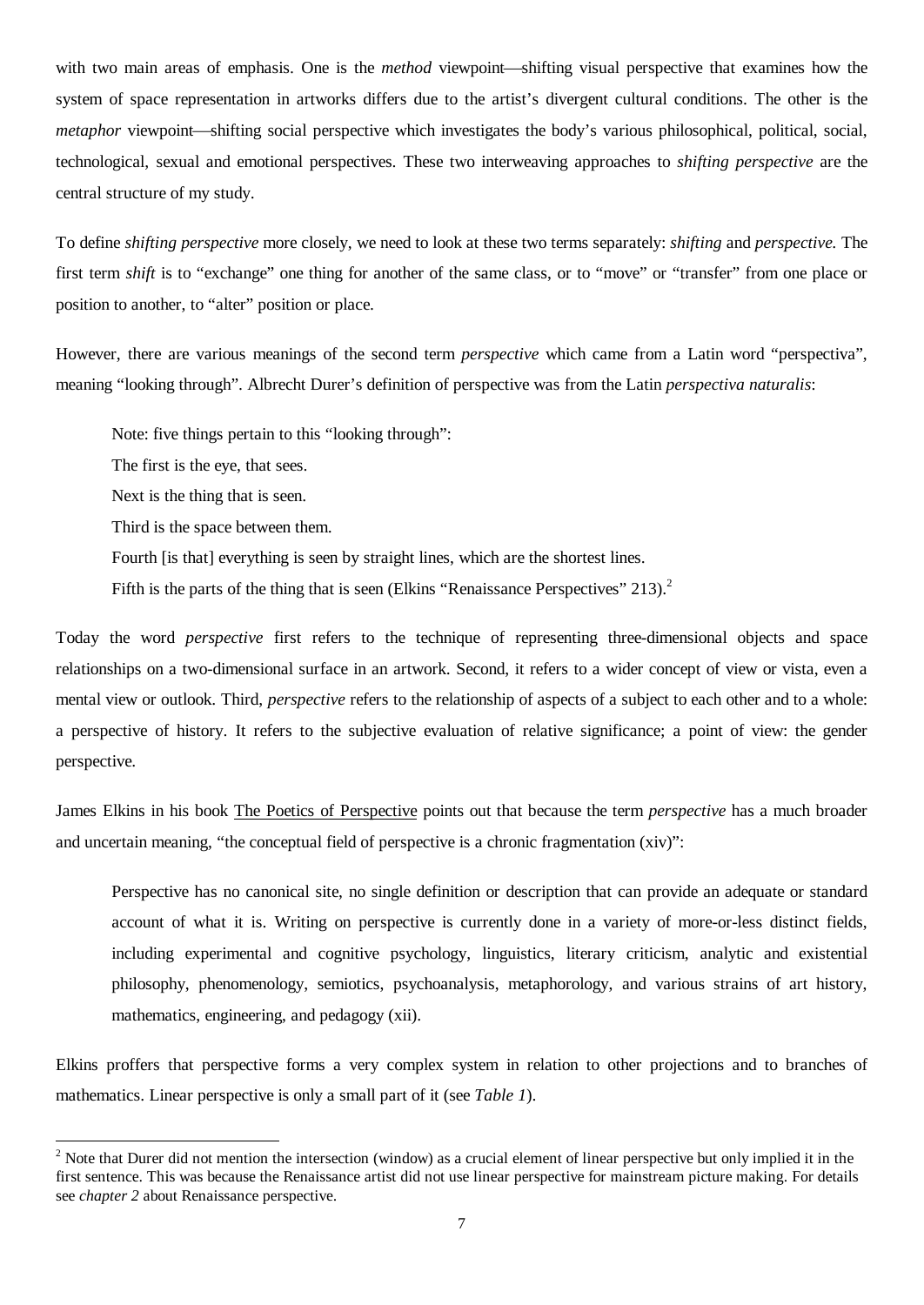Table 1 Perspective in relation to other projections and to branches of mathematics (Elkins, The Poetics of Perspective 4-5).



Instead of a single perspective, Elkins prefers to speak of *multiple perspectives*meaning "prospects" or "views in different directions" ("Renaissance Perspectives" 214). We thus have two basic approaches to perspective: *method* and *metaphor.* If perspective is used as a space rendering method in panting, it sometimes refers to a rational modern concept*linear perspective*. It also refers to different methods of space rendering in the cultures other than Renaissance.<sup>3</sup> It is mathematical and geometrical. On the other hand, if perspective is used as a *metaphor*, it refers to "vision", "culture", "state of mind", "epochs of art" and "social point of view". It is philosophical, artistic, semiotic, metaphoric and poetic. Hence, the definition of *shifting perspective* can be said as: a, the changing of space rendering system in artworks *(method* point of view); b, the changing of viewpoint, whether it is social, political, technological or artistic (*metaphor* point of view).

*Perspective* in this study, therefore, sometimes is used as a geometrical *method*, as in *chapter 1-3,* meaning *visual perspective*. In other times, it is used as a *metaphor*, as in *chapter 4Bodies and Their Shifting Social Perspectives*, meaning *philosophical, technological, social, sexual* and *emotional perspectives*. Both approaches are complementary in many aspects, and interwoven in my study of the shifting perspectives. For instance, shifting visual perspective between screen (frame) images is the fundamental mechanism for shifting social perspective, while the shifted social

<sup>&</sup>lt;sup>3</sup> The term "perspective" is largely a western expression that in this document is not only referring to linear perspective. In other art (Chinese art and Egyptian art) there are also perspectives, if we define perspective as the system of space representation. There are similarities (in aerial perspective) and differences (linear perspective verses shifting perspective). Aerial perspective applies to the effect of the atmosphere on the appearance of objects, such as the change in colour of distant mountains. Although it played an important part in both western and Chinese art, the aerial perspective is of less concern in my work. I therefore devote my research more to the linear perspective.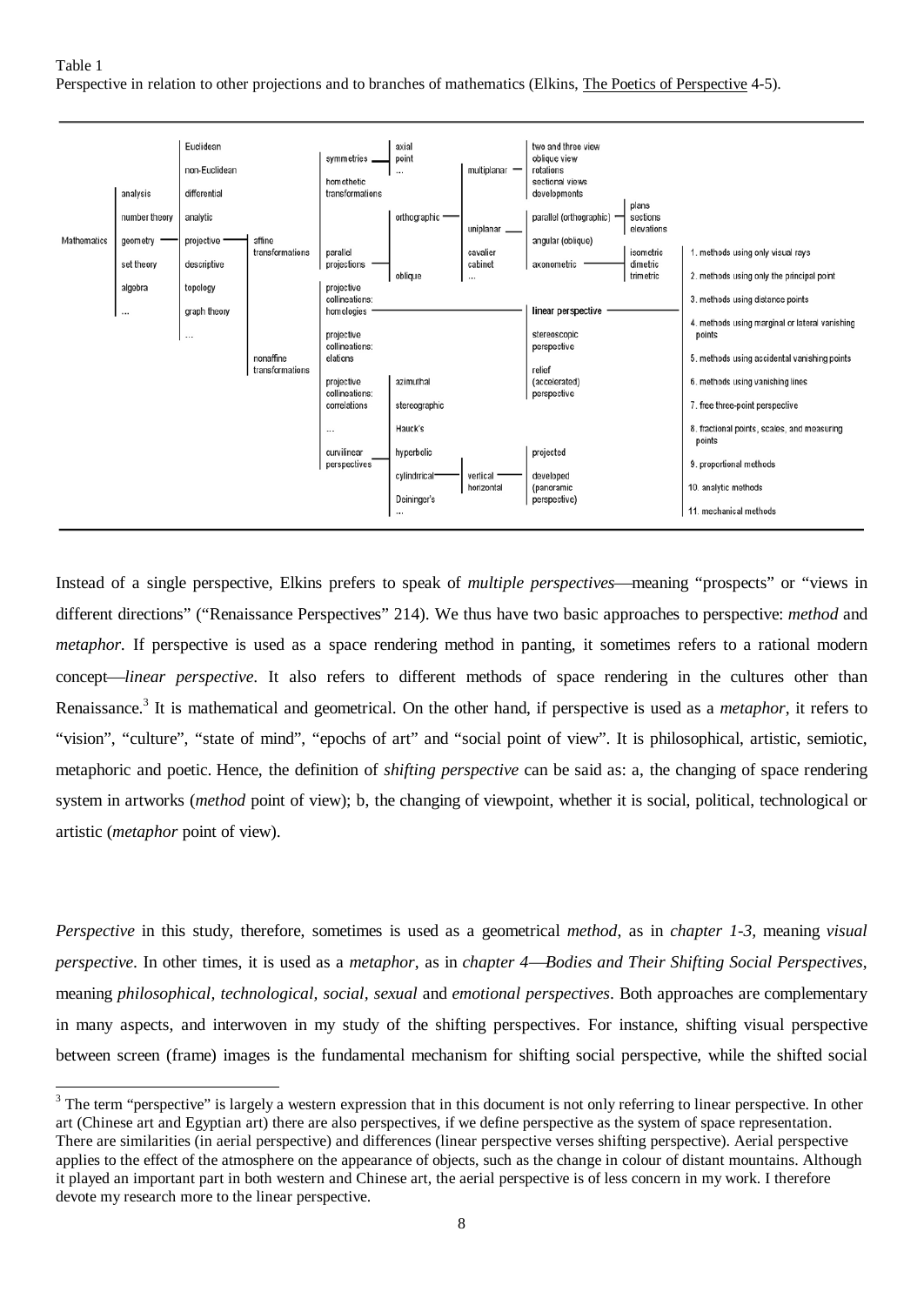perspective directs artists to shift their visual perspective. There is no clear-cut separation between these two approaches.<sup>4</sup>

Artists in different cultures have used different kinds of perspective to create an illusion of three-dimensional space on a two-dimensional picture surface. My study is concentrated on shifting perspective as a method and metaphor for space representation of the body utilised by eastern and western artists.

In *Chapter 1The Western Vision,* I first summarise the historical shifting perspectives in western art from Egyptian to Renaissance. Than I point out that *linear perspective* was a method used against shifting perspective. Modernist artforms returned to shifting perspectives and Postmodernism further advances shifting perspectives in art and other cultures.

In *Chapter 2The Chinese Dispersing Panorama,* I investigate the Chinese understanding of shifting perspective as a principal method of representing the body in space. As visual devices, the *Double Screen* depicts shifting perspectives in Chinese figurative painting, and *Seven Viewing Methods* outlines shifting perspectives of Chinese landscape painting. The *Sculptural Shifting Perspective* that existed in Chinese carving is also analysed as well as the changing perspective of Chinese art in the twentieth century.

In *Chapter 3My Dancing Shadows*, I offer a detailed analysis of shifting perspectives in my paintings. The *Ten Diagrams* leads to *A Visual SolutionShadow Perspective* that presents a system of space representation by mixing all cultural differences discussed previously.

In *Chapter 4Bodies and Their Shifting Social Perspectives,* I argue shifting perspectives from the *metaphor*  viewpoint. *From Biological To Cultural* observes the body's shifting philosophical perspective, and *Human Versus Machine* reflects on the body's shifting technological perspective. Then *Social Inscription* envisages the shifting social perspective of the body. *The Gender Inquest* watches the shifting gender perspective of the body while *Pure Screen and the Body without Organs* focuses on the body's shifting emotional perspective.<sup>5</sup>

Finally, the *Conclusion* sums up the main points of the postmodern Shifting Perspectives and the Body.

My contribution to the discussions of shifting perspectives is found on the notion of two kinds of shifting perspectives in relation to the technique of representing three-dimensional objects and depth relationships on a two-dimensional surface. That is: first, "two-dimensional shifting perspective" which can be seen in landscape paintings and some figure

 <sup>4</sup> See *Diagram 11: The System of Shifting Perspective and the Body* in *Chapter 4Bodies and Their Shifting Social Perspectives.* This diagram demonstrates the system of the relationships of all the critical concepts investigated in this thesis*perspective methods* in *Chapter 1-3* and the *philosophical, technological, social, sexual* and *emotional metaphors* in *Chapter 4*.

<sup>5</sup> The notion of *the Body without Organs* is explained in the section *Pure Screen and The Body without Organs* in *Chapter 4Bodies and Their Shifting Social Perspectives*.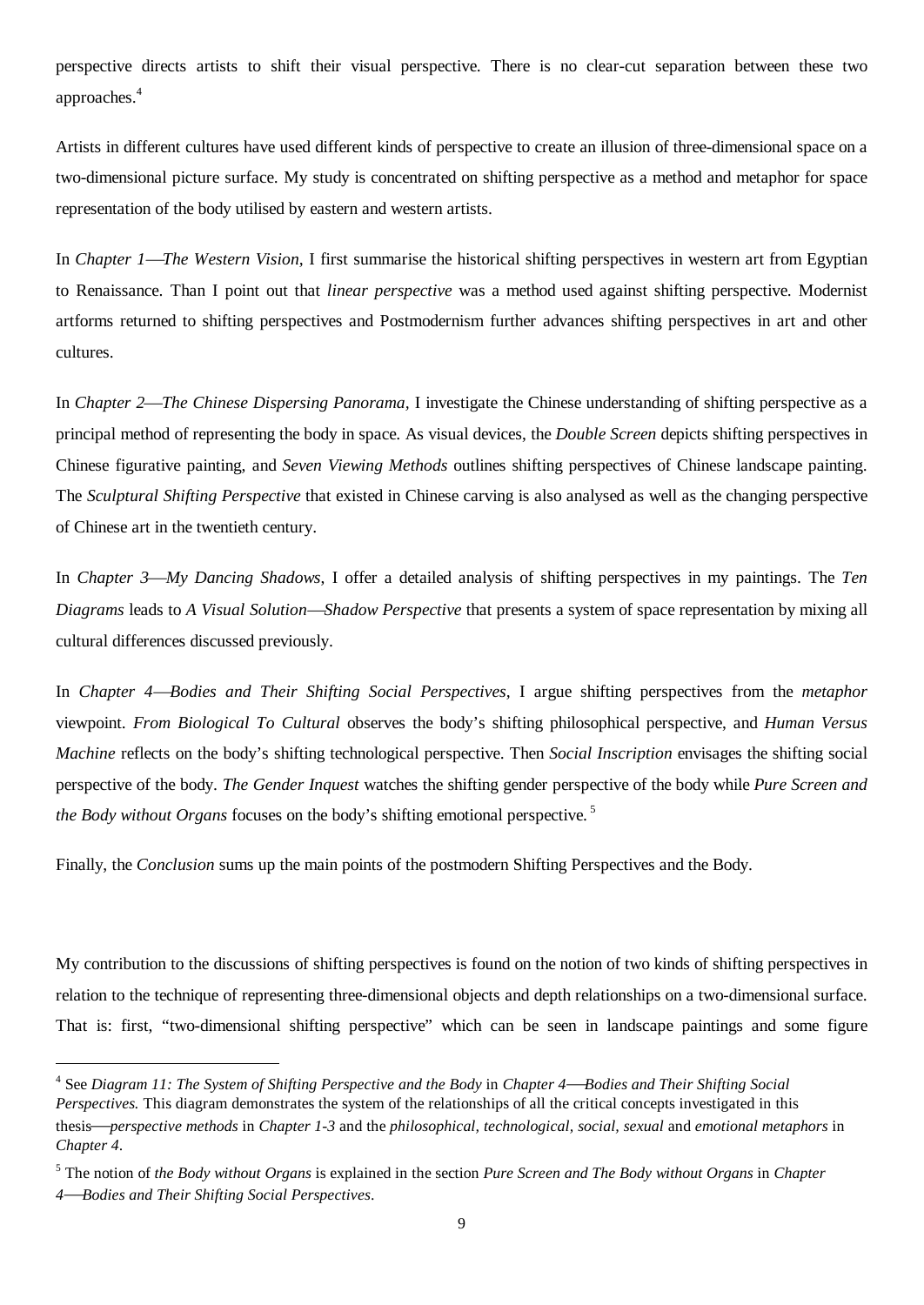paintings; second, "three-dimensional shifting perspective" (or "ascending and receding perspective") which can be seen in Chinese lacquer work or other forms of carvings.<sup>6</sup> The ascending third dimension is slightly above the painting's surface, and the receding third dimension is slightly beyond that surface. These two are the compressed third dimensions that have barely being discussed by others in this field. It leads to my claim of the "converted three-dimension" or "twodimension with three-dimensional attribute". I also analyse the ways in which merge different perspective systems to produce my ambiguous and diverse system of space presentation.<sup>7</sup> All these form my original contribution to the knowledge of perspective in artwork.

 <sup>6</sup> This ambiguous third dimension can be seen in Chinese lacquer work or other carvings. For detailed accounts see *Chapter 3, Diagram 6*.

<sup>7</sup> See *Diagram 11: The System of Shifting Perspective and the Body* in *Chapter 4Bodies and Their Shifting Social Perspectives.*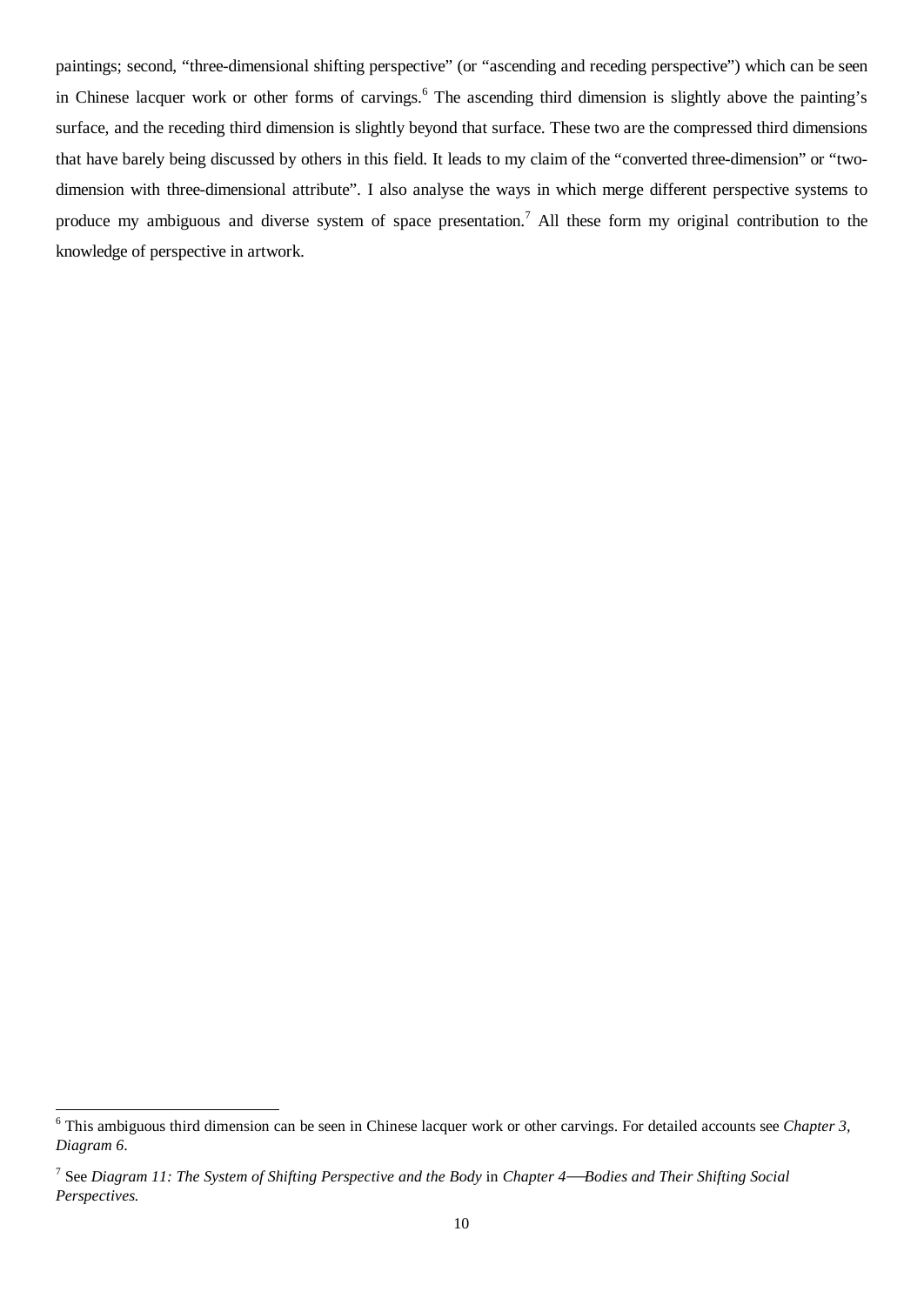### **CHAPTER 1—THE WESTERN VISION**

In this chapter I canvass shifting perspectives as diversified visual vocabularies in formulating the body image in western art. Throughout history, artists have produced endless masterworks without linear perspective, using many different systems of composition to achieve a sense of space. Historically shifting perspectives were used by Egyptian Art and Renaissance*.* Then the modern one point linear perspective was in essence against shifting perspective. However shifting perspectives returned to modernist painting, and are prospering in the postmodern era.

### **Shifting Perspectives from Egyptian Art to Renaissance**

Egyptian Painting embodied an idealised shifting perspective, which used the scale of the body to indicate the importance that determined its perspective and space occupation. For instance, the king (the pharaoh), who was considered a god on earth dominating the state and religion, is shown taller than his consort, children, or courtiers. The basic intention of Egyptian art, therefore, was not to create an image of things as they look to the eye (as linear perspective does), but rather to represent the essence of a person or object for eternity. Therefore, there was no perspective concern with the receding space, and the scale of the figure did not indicate space distance. A body in the background could appear larger than that in the foreground if it was more socially important.

In Egyptian painting, as in Egyptian sculpture, the images of the bodies, being conceptual rather than realistic, presented their most characteristic anatomical features. Thus, two stylistic constants prevailed: a combination of frontal and profile views of the same figure (Gombrich Art and Illusion 3-4). An Egyptian relief Stele of Amenemint (illus. 1) served two important purposes: on the walls of temples, it glorified the king; in the tombs, it provided the spirit with the things it would need through eternity. The method of representing the human figure in two dimensions, either carved in relief or painted, was again dictated by the desire to preserve the essence of what was shown. Consequently, the typical depiction combined the head and lower body as seen from the side, with the eye and upper torso as seen from the front. The most understandable view of each part was used to create a complete image. This rule, or canon, was applied to the king and members of the nobility, but the representation of servants and field workers was not so rigidly enforced. Clearly some complicated actions had to be conveyed with the use of other views of parts of the body, but the face was rarely shown from the front.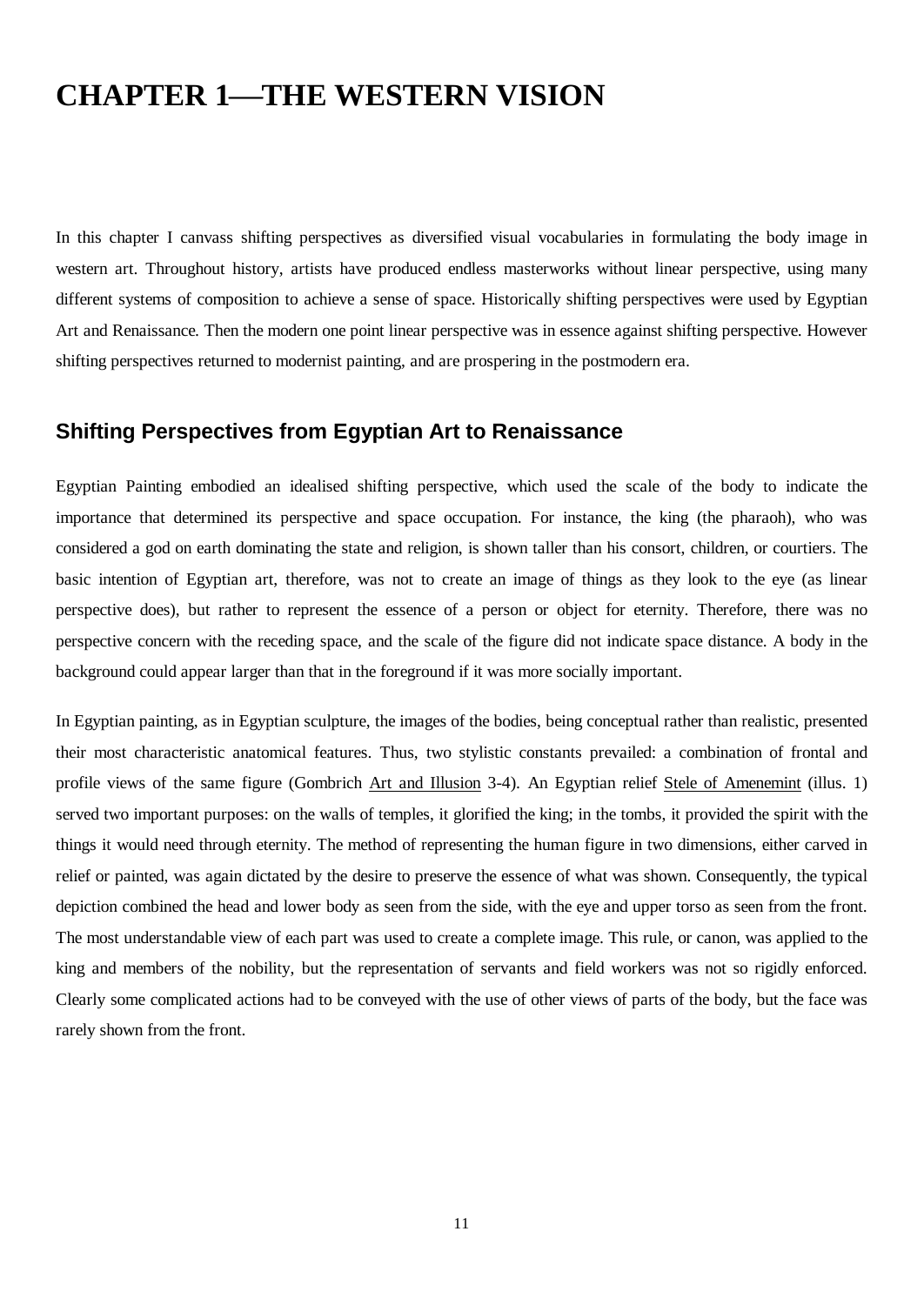

1. Stele of Amenemint. Nineteenth Dynasty (?) Egyptian limestone carving.

Life activities were arranged on the Egyptian wall painting in bands or registers that could be read as *continuing narratives*, not as happenings in actual time but as timeless occupations. This method of combining different perspectives to form an idealised image set a precedent for the "shifting perspective" in Chinese landscape painting.<sup>8</sup>

Shifting perspectives were also evident in Renaissance painting.<sup>9</sup> To study the western traditional perspective, scholars often refer to the work of Erwin Panofsky, one of the most prominent humanist art historians of the twentieth century.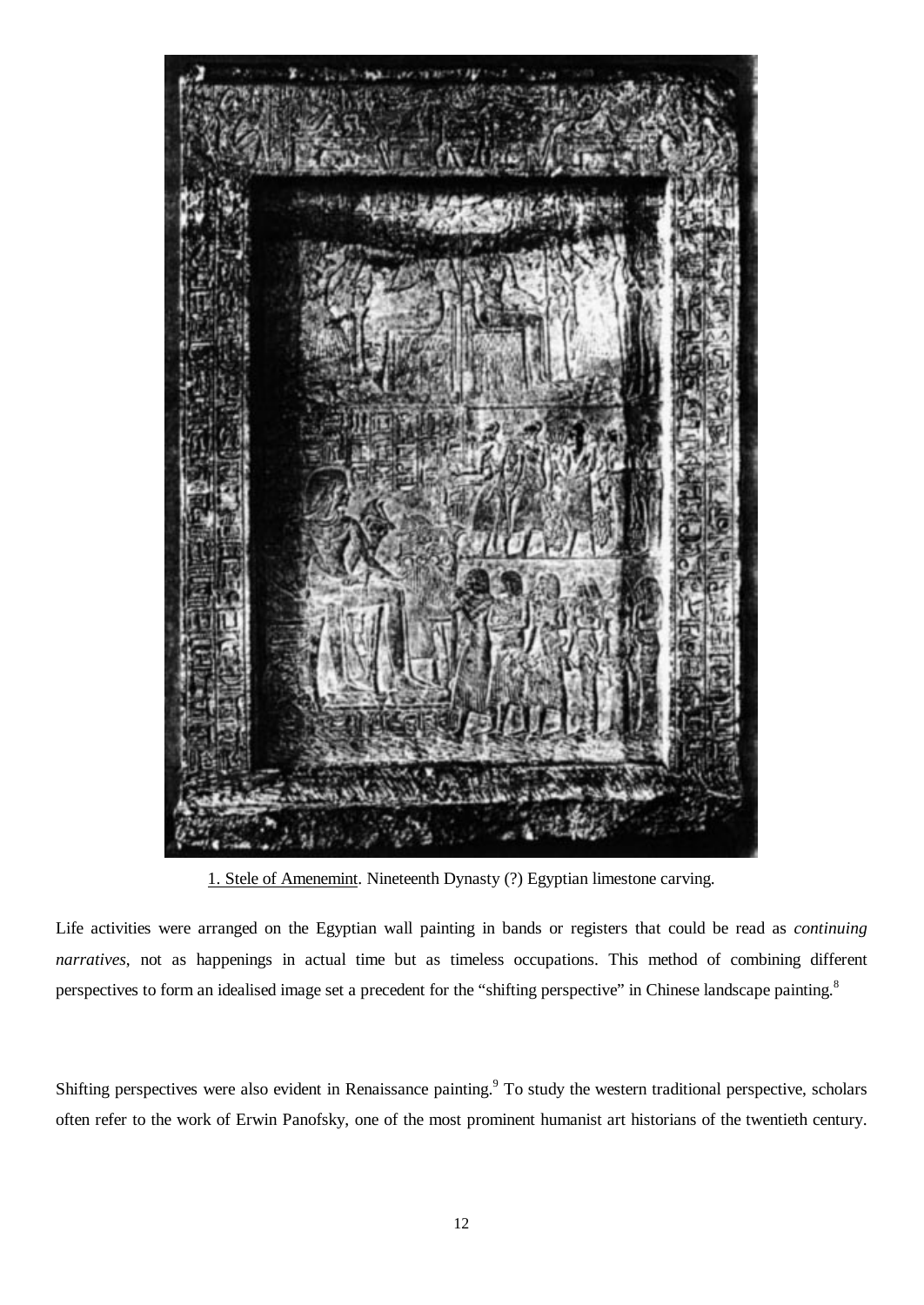His writings in this area are of fundamental importance (Fernie 181). However, my study focuses on *shifting perspective* rather than the entire area of the perspective in European art. I find the writing of James Elkins is of greater relevance to my project.

James Elkins in his book The Poetics of Perspective believes that the Renaissance sense of perspective was less unified than ours, and there could be various incommensurate perspectives within a single picture (xiii). Elkins argues in another essay "Renaissance Perspective" that perspectives in Renaissance artist's view such as Vasari's were "small parts of paintings, rather than entire paintings or ways of making paintings". To Vasari, good painting could be "full of perspectives" (215-216).

Nevertheless, this research of Elkins is at odds with the common belief that Renaissance perspective was *linear perspective*. <sup>10</sup> This common belief assumed that before the Renaissance the ancient world knew little of the accurate portrayal of depth in pictures. A crude three-dimensional illusion was sometimes suggested in frescoed scenes by the device of placing one figure in front of another. The Romans arrived at a partial understanding of the convergence of parallel lines but never evolved a consistent idea of vanishing points. Consequently around 1400, the Italian Renaissance artists developed an intuitive understanding of perspective. However, it remained for the Florentine architect Filippo Brunelleschi to codify the laws of perspective through a series of experiments between 1417 and 1420. The Florentine painters Masaccio and Paolo Uccello were among the first to use Brunelleschi's rules to achieve perspective illusion in painting. In 1435 the architect Leon Battista Alberti wrote a treatise on painting as "Della Pittura" (On Painting). The work was an explication of Brunelleschi's method and became the basis of all later use of perspective.<sup>11</sup>

However, according to Elkins, it is important to remember that the so-called scientific understanding of perspective (linear perspective) was a relatively recent development in western art history. It is incongruous to declare linear perspective was accurately formulated during the Italian Renaissance in the fifteenth century, as Elkins explains:

Most Renaissance authors do not connect perspective windows, either real or imagined, to the mainstream of picture making. There is geometric evidence that the [Renaissance] perspective methods themselves were designed for the depiction of individual objects rather than the establishing of the "infinite, isotropic, homogeneous" Euclidean space that Panofsky mentions as the priori organising principle for correct perspective. Pictorial evidence, too, points in this direction. The fifteenth century Florentine paintings by Domenico Veneziano, Paolo Uccello, Masaccio, Ghirlandaio, and others included perspective constructions that did not order the entire spaces of their paintings, but instead placed correctly drawn objects within a less determined space ("Renaissance Perspectives" 209-10).

<sup>&</sup>lt;sup>8</sup> This method of continuing narrative can also be seen in Chinese art, although they have slight differences in depicting time. Notes that the continuing narrative is somewhat different to the shifting perspective, it needs a separated study that is not possible here.

<sup>&</sup>lt;sup>9</sup> For details see Hubert Damisch's book: The Origin of Perspective. There are also many graphic images in Alison Cole's book, Perspective: A Visual Guide to the Theory and Techniques – from the Renaissance to Pop Art.

<sup>&</sup>lt;sup>10</sup> This common belief can be seen in the "Perspective" section of <u>Microsoft Encarta</u> CD-ROM. Microsoft Corporation. 1994.

<sup>&</sup>lt;sup>11</sup> "Perspective." Microsoft Encarta. CD-ROM. Microsoft Corporation. 1994.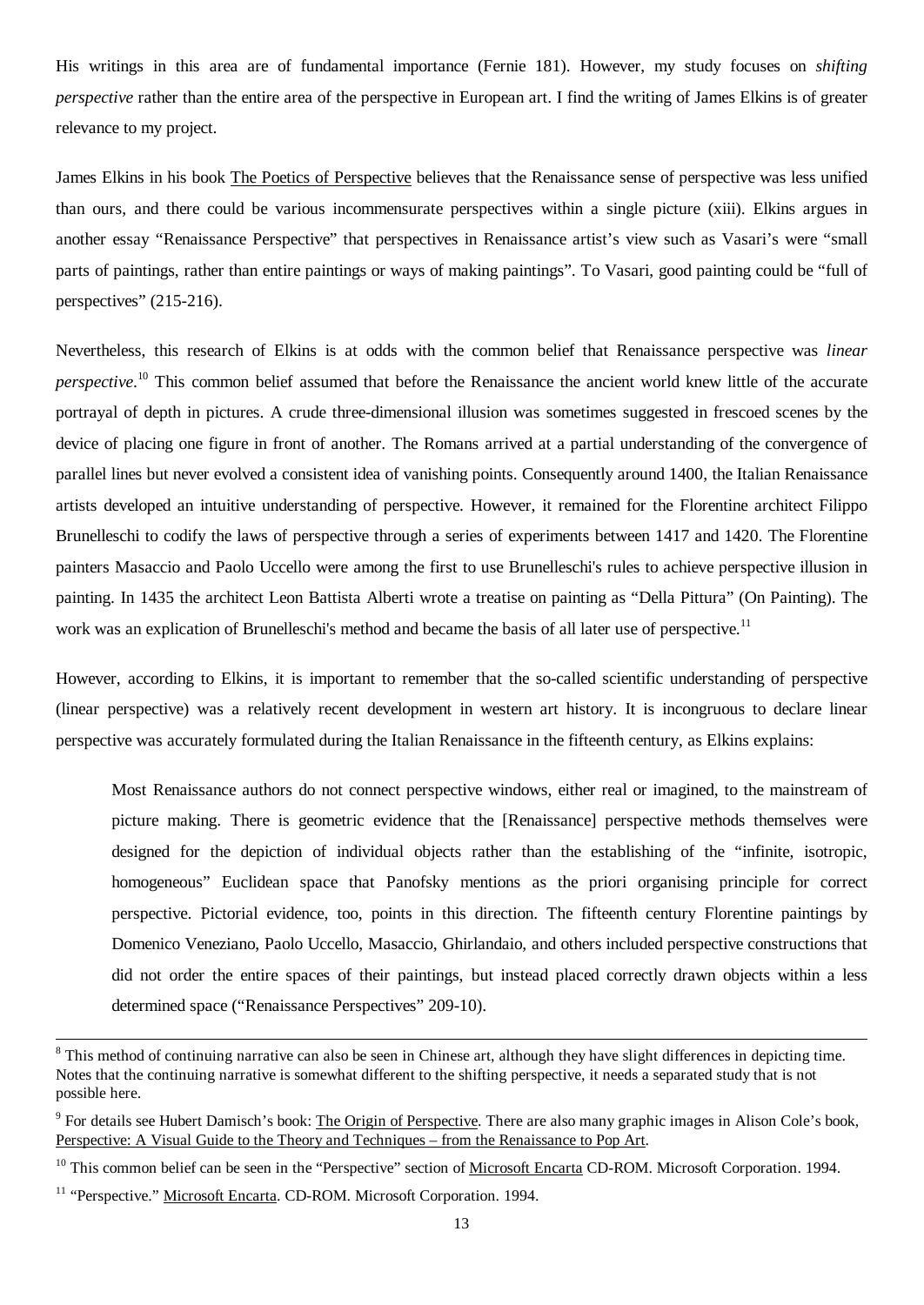Elkin's readings of the paintings re-emphasise the expressive disunities that are caused in paintings by Uccello, Piero della Francesca, Ghirlandaio, and in *intarsia* decorations in Urbino and Gubbio, by the use of multiple, geometrically incommensurate methods in one picture. Renaissance historians, critics, and geometers generally did not speak of pictorial space, or even of a unified space within a picture, but of the *objects* that went into the pictures ("Renaissance Perspectives" 223-234). <sup>12</sup>

The Renaissance concept of perspectives, in the plural, was *in* pictures rather than a single perspective as a generator *of* pictorial space. Drawings of objects set against indeterminate or empty backgrounds, appeared ready to be inserted in paintings wherever a painter might want. Sometimes we can see the lack of interest in the relation among the perspectives of individual objects and the larger fictive spaces for which they were intended. Perspective methods that without horizon lines, such as Piero's, Alberti's, Filarete's, and Gauricus's, can also produce drawings of objects that seem isolated, ready to be copied and used in other compositions. Where they might or might not fit with a pre-existing perspectival scheme (Elkins "Renaissance Perspectives" 217).<sup>13</sup>

Among Renaissance writers was the idea that there were several generally compatible perspectives, and that perspective was not simply "discovered' all at once. Perspectives were understood to have been adopted at different times and put into different uses. One Renaissance painting could combine as many as three perspectives harmoniously—Leonardo had used three kinds of perspective and even more methods. Therefore, *Multiple perspectives* (Elkins' term) or *shifting perspectives* (my term) were evident in the sixteenth century when there existed not one but twenty-odd different perspective methods. The rules of perspectives were secret, personal and complex. Lencker's manuscript Perspective (c. 1600) had endless descriptions of proportional dividers, compasses, quadrants, astrolabes, geometric solids and more exotic instruments "all under the rubric of perspective" (Elkins "Renaissance Perspectives" 222). *Table 2* describes ten Renaissance perspectives proposed by Elkins as the commonly used space rendering methods (The Poetics of Perspective 87).

According to Elkins, Renaissance authors did not try to reduce their techniques to sets of axioms. "Laws, examples, and rules of thumb commingled, and there was a welter of more-or-less independent set of applications." Durer's methods of *enlarging* or *reducing* pictures or objects in pictures were considered by him as parts of perspectives. It is very interesting to compare these Renaissance methods with the Chinese "perspectives" (*Seven Viewing Methods*): *TuiYuanKan* (push away viewing) and *LaJinKan* (pull closer viewing). Much the same could be seen in Chinese notion of shifting perspective in contrast to Johann II von Pfalz-Simmern's flexible "constructive" perspective in making his drawings which contained human features "not according to proportion" ("Renaissance Perspectives" 221).<sup>14</sup>

<sup>&</sup>lt;sup>12</sup> In composing a picture, Chinese artists also relied on selected images instead of a unified perspective system. See *Double Screen* in *Chapter 2The Chinese Dispersing Panorama.*

<sup>&</sup>lt;sup>13</sup> It is intriguing to compare "*objects* that went into the pictures" with the notion of constructive collage (see *A Modernist Return* in *Chapter 1The Western Vision*).

<sup>14</sup> See *The Aesthetics of the Seven Viewing Methods* in *Chapter 2The Chinese Dispersing Panorama.*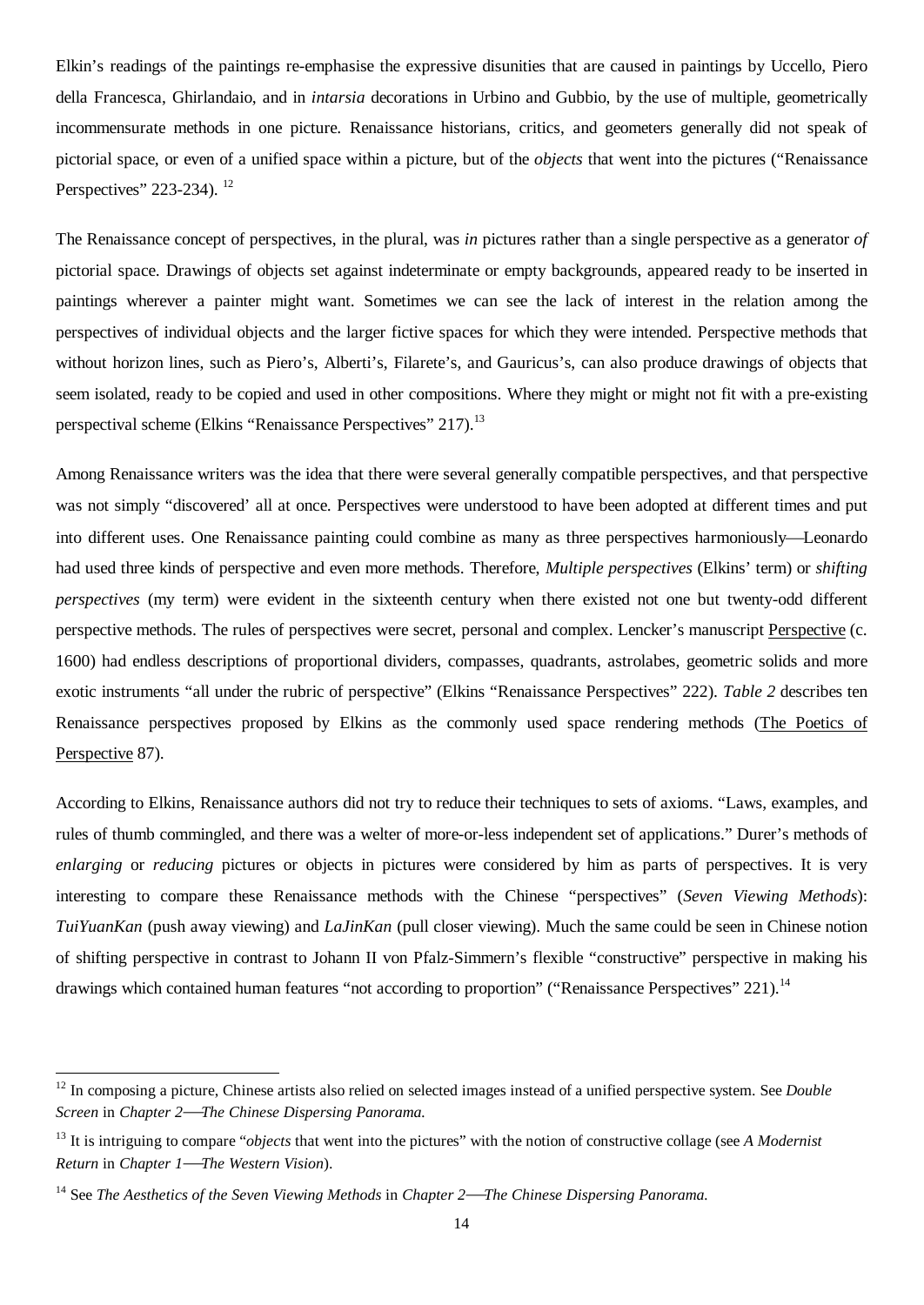Table 2. The ten classes of Renaissance perspective methods (Elkins The Poetics of Perspective 87).

| -1             | Workshop constructions         | (Unwritten late medieval practice) Principal point, diagonal, bifocal, and<br>monofocal constructions                                                                    |
|----------------|--------------------------------|--------------------------------------------------------------------------------------------------------------------------------------------------------------------------|
| 2              | Distance-point construction    | Pelerin, Vignola                                                                                                                                                         |
| 3              | The costruzione legittima      | Alberti                                                                                                                                                                  |
| $\overline{4}$ | Reformed workshop methods      | (Inaccurate mixtures of classes 2 and 3) Filarete, Gauricus, Ringhelbergius;<br>also in Serlio and Leonardo                                                              |
| 5              | Visual-ray method              | Plans and elevations, with lines drawn to a centre of projection) Vignola,<br>Piero, Cataneo, Sirigatti, Cousin, Barbaro, Commandino, Benedetti,<br>Guidobaldo del Monte |
| 6              | Circumscribed-rectangle method | (Rectangle with triangular foreshortened version on top) Alberti, Piero,<br>Cousin, Barbaro, Benedetti, Serlio, Guidobaldo del Monte                                     |
| 7              | Direct method                  | (A plan below a ground line, without the use of a surrounding rectangle)<br>Vignola, du Cerceau, Ringhelbergius                                                          |
| 8              | Vanishing-point method         | (Based on the generalised law of the vanishing point) Guidobaldo del Monte                                                                                               |
| 9              | Inverse method                 | (Reconstructing plans from perspective) Leonardo, Guidobaldo del Monte                                                                                                   |
| 10             | Mechanical methods             | Alberti, Leonardo, Durer, Lauretti, Lanci, Jamnitzer, Cigoli                                                                                                             |

Northern European Renaissance painting also ignored linear perspective. An interest in ancient art and the knowledge of linear perspective did not develop in the North until the sixteenth century. Even then, not all artists benefited from the discoveries that were made in Italy. Painters who were more interested in the expressive value of their subjects than linear perspective created many great masterpieces in the early 1500s. They focused on emotional drama in their religious paintings, ignored perspective, anatomy, and correct proportions. An example is the Garden of Earthly Delights (1500, Prado, Madrid), a triptych by the Netherlandish painter Hieronymus Bosch; it was a surreal conglomeration of sensuously suggestive human and animal shapes and strange plant forms. Nevertheless, their achievements with oil glazes and tempera had never been surpassed.

After the Renaissance, the Baroque and Rococo Artists emphasised *light* and *shadow* rather than perspective. Two French painters in particular assimilated the Caravaggesque style. Georges de La Tour, primarily a painter of religious subjects, was a master of light and shadow. He demonstrated his virtuosity by illuminating faces and hands with the translucent light of a single candle. Louis Le Nain also used light and shadow dramatically in his monumental paintings of peasant life. Foremost among Dutch Baroque artists was Jan Vermeer, whose paintings gave a sense of ordered space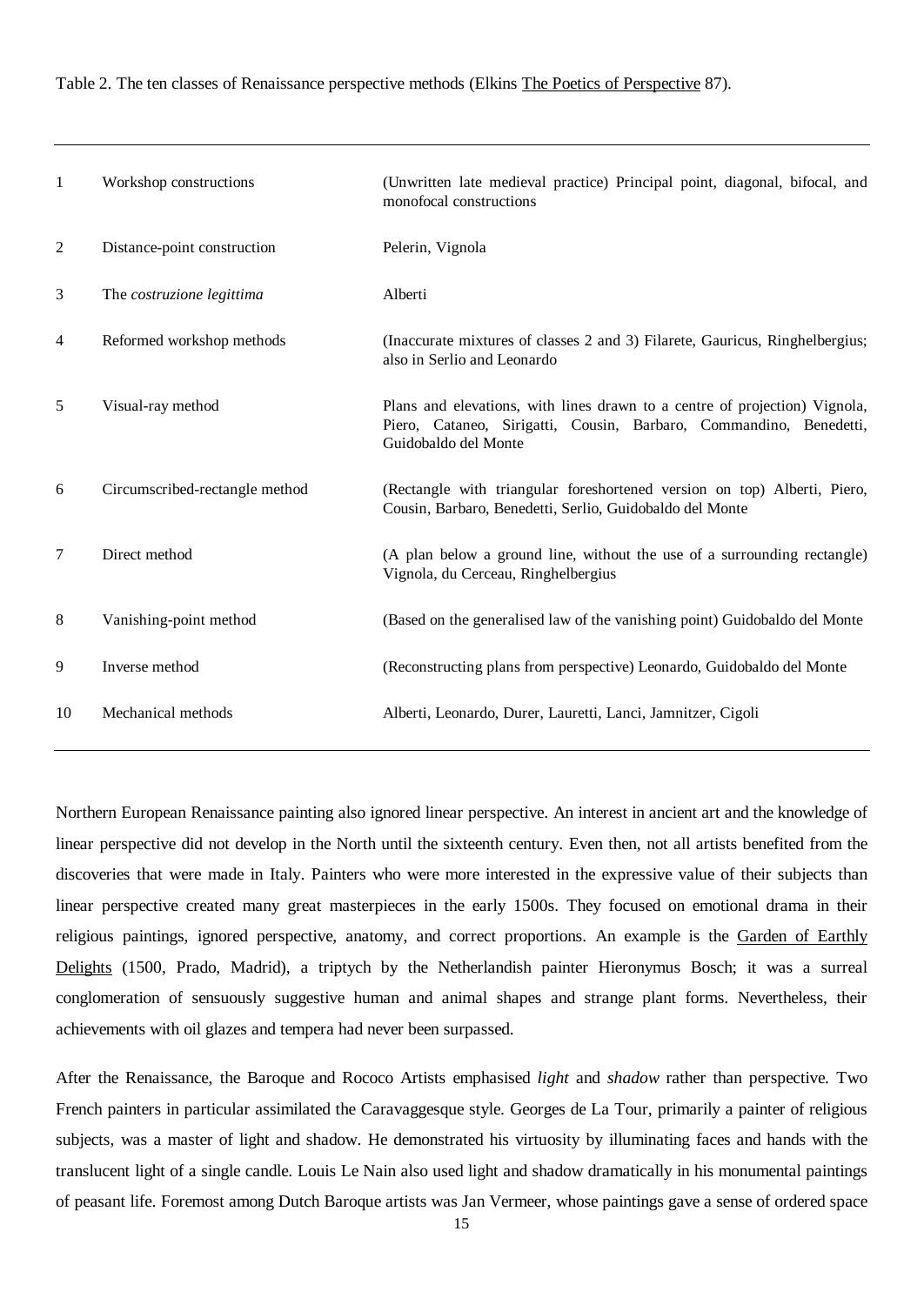and were, above all, masterpieces of the effect of light. Rococo art, which flourished in France and Germany in the early eighteenth century, was in many respects a continuation of the baroque, particularly in the use of light, shadow, and compositional movement.<sup>15</sup>

### **The Modern One Point Linear Perspective**

It is impossible for me to envisage a picture as being other than a window, and why my first concern is then to know what it looks out on.

#### André Breton. Surrealism and Painting (1928).

Breton's assertion reflects the common western belief in the system of space rendering in artwork—*linear perspective* (illus. 2)*,* which is the opposite of *shifting perspective.* In the following section, I will temporally move away from shifting perspective to discuss the linear perspective—the most common perspective of the twentieth century. Today it is considered that it originated from Renaissance art, but as we discussed previously, it was developed by the artists and theorists after the time of the Renaissance.



2. One vanishing point perspective.

In western art, linear perspective is said to be based on elementary laws of optics; in particular the law stating that objects in the background appear smaller than those in the foreground.<sup>16</sup> The western artist considers a painting surface to be limited by its four edges. The basic premise of the linear point perspective system is that the picture plane is a flat window intersecting a cone that extends indefinitely into space from its apex at the viewer's eye. Sandro Botticelli's painting Pallas and the Centaur (illus. 3) shows traditional ideas about the illusion of three dimensionalities on a flat picture surface (Santi 49). This flat window (painting surface) is two-dimensional (2D), and the image on top of this surface is representing the three-dimensional (3D) scenery beyond the window frame. Thus, the two-dimensional

<sup>&</sup>lt;sup>15</sup> The emphasis on shadow becomes a source of my inspiration for formulating *Shadow Perspective*, which will be discussed in *Chapter 3My Dancing Shadows*.

 $16$  A comprehensive explanation of linear perspective can be seen in Martin Kemp's book The Science of Art—Optical Themes in Western Art From Brunelleschi to Seurat.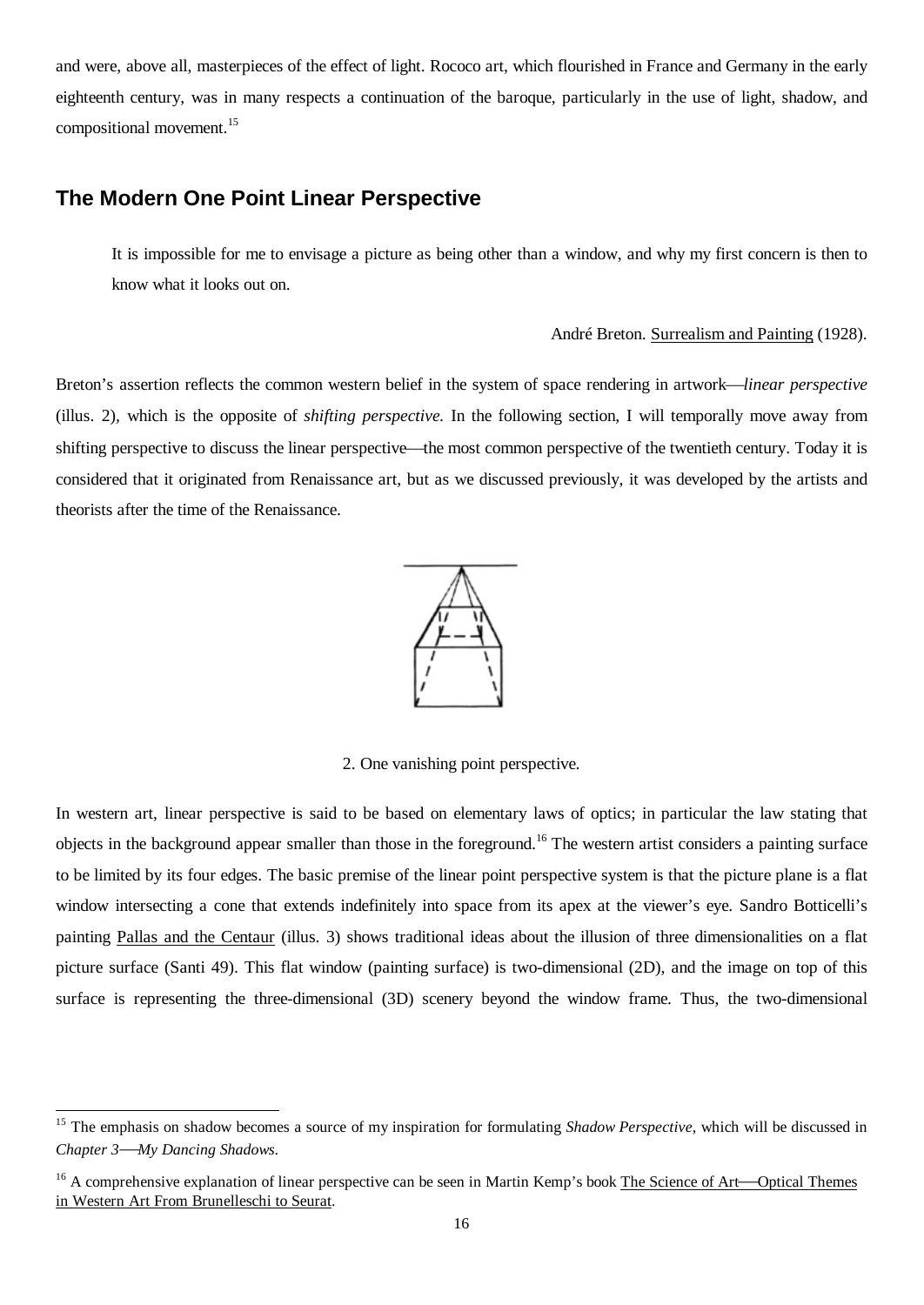imagery gives the viewer a third dimensional illusion. In my study, this third dimensional illusion is called a *receding 3D*. 17



3. Botticelli. Pallas and the Centaur.

 <sup>17</sup> I will discuss *Ascending 3D* later in *Sculptural Shifting Perspective and Chinese carving* in *Chapter 2The Chinese Dispersing Panorama.*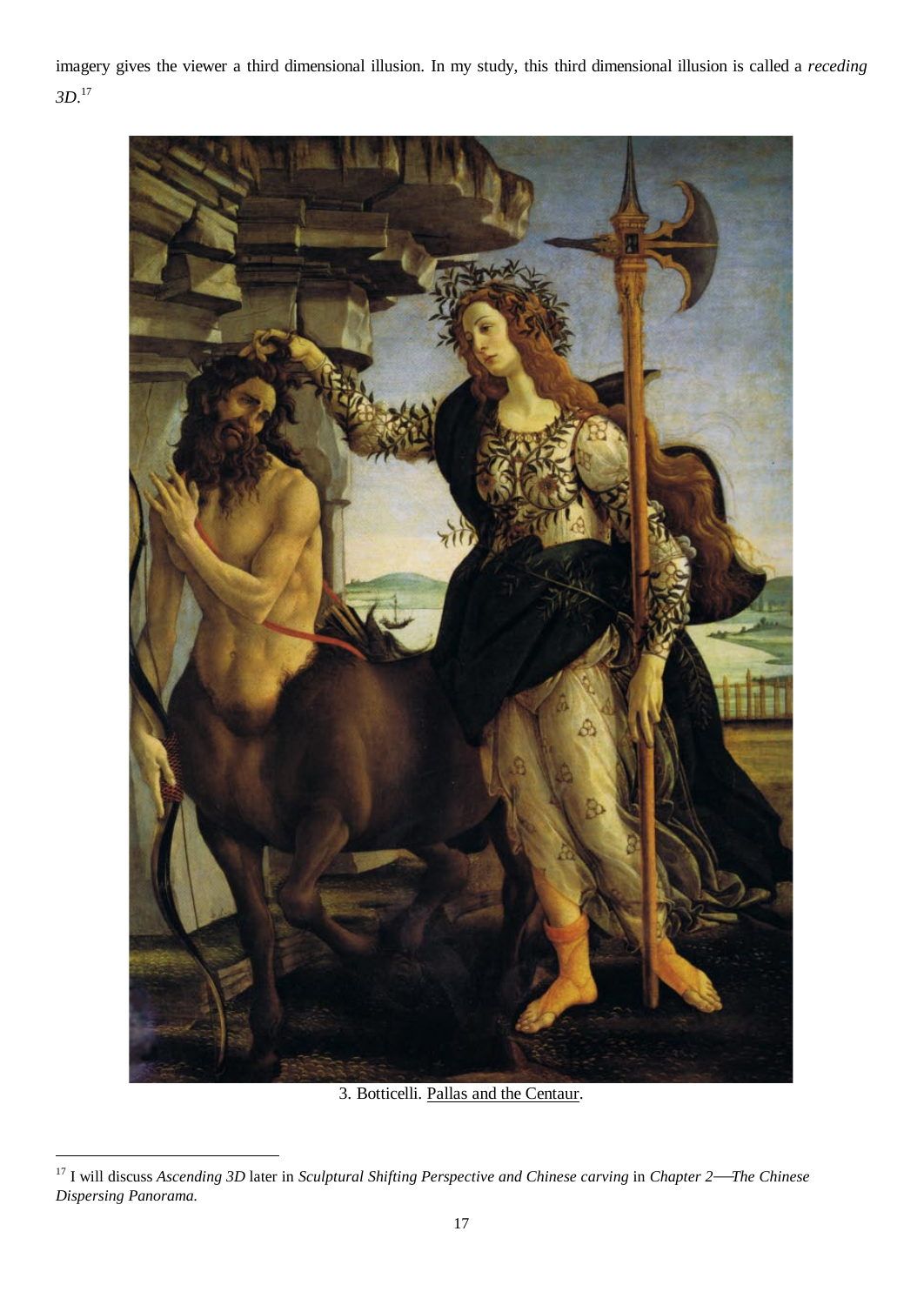This "single point" system (linear perspective) was believed to be invented by Filippo Brunelleschi. It is mathematically constructed so that all receding parallel lines appear to converge towards each other, and eventually meeting at a single point, the vanishing point. Linear perspective applies to the way objects optically appear to grow smaller as they recede in the distance. In perspective drawing, the flat surface of the painted picture is known as the picture plane. The horizon line is the horizontal "eye-level" line that divides the scene in the distance; and the vanishing point is located on the horizon line where the parallel lines in the scene appear to converge. Therefore in essence, linear perspective is against shifting perspectives.

Panofsky notices that it has been difficult since the Renaissance to overcome the habit of seeing things in linear perspective, which was no mere arbitrary imposition upon the public eye. However, he undermines the legitimacy or naturalness of linear perspective by pointing out that it was employed by the painters as "a construction comprehensible only for a quite specific, indeed specifically modern, sense of space, or if you will, sense of the world" (34). In other words, one point perspective is not sufficient for a world of diversity.

### **A Modernist Return**

Nevertheless, the development of the shifting perspective had not stopped at the dominance of linear perspective in western art world, but produced rich varieties of modernist art styles that took place in the twentieth century parallel to the rapid scientific, technological, and social changes. $18$ 

### *SHIFTING PERSPECTIVES OF CUBISMCOLLAGE, CONSTRUCTION, ASSEMBLAGE AND READY-MADE*

Cubism, which became the most influential of all art styles in twentieth century, was primarily concerned with abstract forms and object/background relationship rather than lifelike representation. The 20<sup>th</sup>-Century Art Book defines cubism as:

This revolutionary method of making a pictorial image was invented by Picasso and Braque in the first decade of the twentieth century. Although it may appear abstract and geometrical, Cubist art does in fact depict real objects. The objects are 'flattened' onto the canvas so that different sides of each shape can be shown simultaneously. Instead of creating the illusion of an object in space, as artists had endeavoured to do since the Renaissance, Cubist art defines objects in terms of the two-dimensional canvas. This innovation gave rise to an extraordinary reassessment of the interaction between form and space and changed the course of Western art forever (506).

In cubism, the flat, two-dimensional surface of the picture plane was emphasised; and traditional linear perspective, foreshortening, modelling, and chiaroscuro (contrast of light and dark) was rejected. Before Cubism, artists like

<sup>&</sup>lt;sup>18</sup> The word *modernism* or *modernist* refers to the rich varieties of art styles in the twentieth century such as fauvism, expressionism, cubism, futurism, constructivism, surrealism, and minimalism.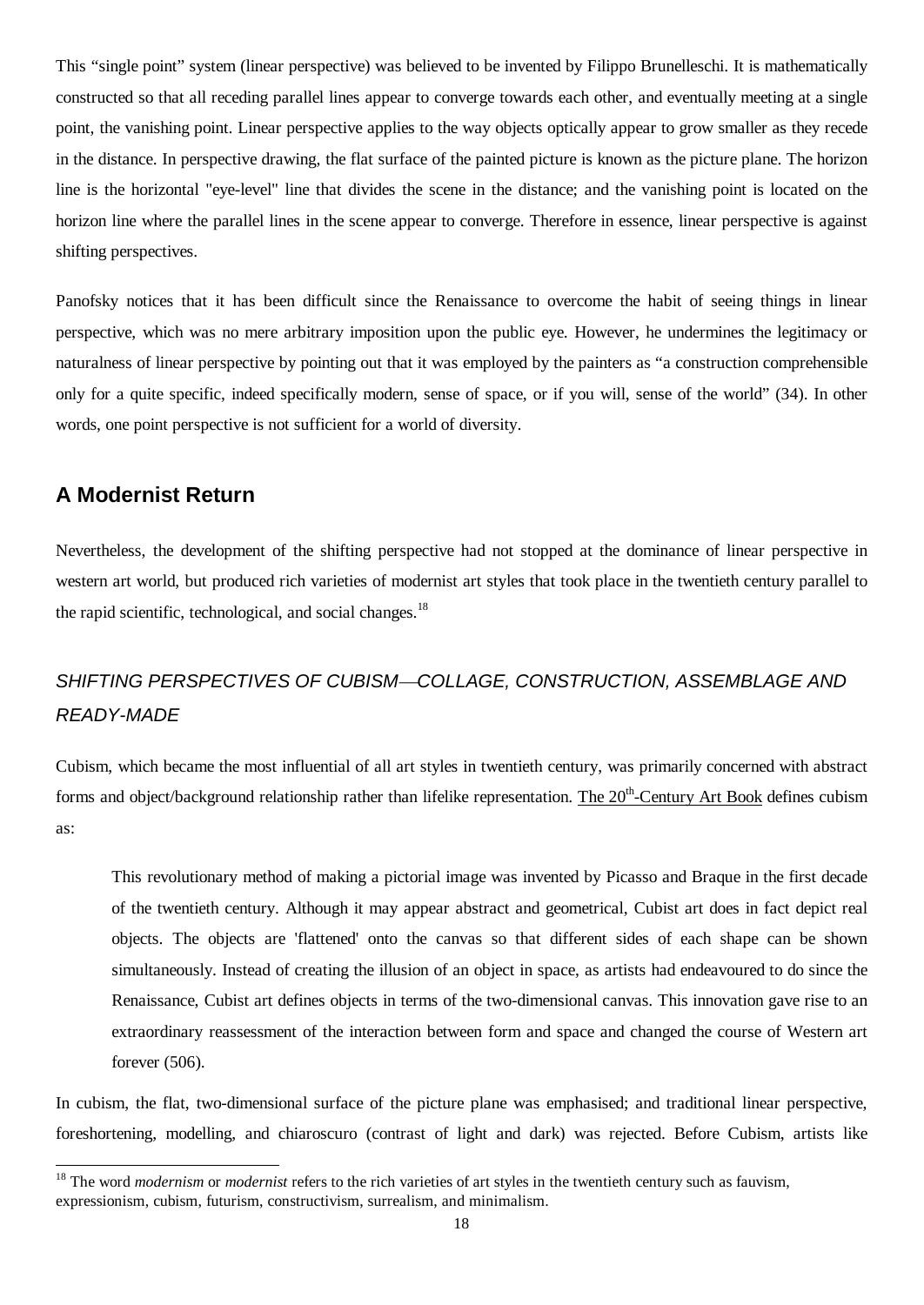Cézanne were working towards an idea of new pictorial space that abandoned single viewpoint perspective as the basis for painting composition (Stalnaker 287-93). Synthetic cubism used an abstract and analytical approach to a subject, in which the artists shifted their perspective away from one fixed point. Their views of an object from different angles, not simultaneously visible in life, were rearranged into a unified composition. Forms were thus broken down, analysed, and radically fragmented to show several sides simultaneously. There is no attempt to reproduce in detail the appearance of natural objects from only one fixed point of view.

Experiments with collage (from a French word *coller*, "to paste") were also introduced by Cubism. Foreign and heterogeneous ready-made materials such as bits of newspaper, wood, and steel were pasted onto the picture in combination (synthesis) with painted surfaces. The image's shapes remained fragmented and flat, and the works were more decorative. Nevertheless, there was a real third dimension (ascending 3D) on the painting's surface caused by pasted real objects.

By incorporating the *real objects* and *printed images* into the picture plane, the Cubism picture was *constructed* rather than *painted*. The practice of collage led to the invention of *ready-made*, which defined by The 20<sup>th</sup>-Century Art Book as:

[Ready- made is] A term originally coined by Duchamp to describe a **found object** selected by the artist and placed on its own in an art context. The most famous example is the urinal which Duchamp exhibited in its original state, calling it *Fountain.* His intention was to challenge the viewer's preconceptions about what created 'value' in art. He implied that it was not the object itself which carried artistic content, but the context in which the object was displayed (505).

Collage as an art practice had its roots in many art movements from Cubism to Minimalism. The Dada artist Marcel Duchamp assembled ordinary objects, known as ready-mades, invested them with significance by removing them from their normal environment or position to a gallery space. This overturned the traditional concept of artwork (The  $20<sup>th</sup>$ -Century Art Book 123). Many other artists have since used the collage of ready-mades as their artworks.

Raoul Hausmann pushed technique of collage further by creating photomontage to overcome the limitation of handpainted images in visual expression. He arranged and glued photographs or other found illustrations onto a flat surface (Collins 12).

The Surrealists extended this conception into the realm of fantasy by assembling the found objects or printed images into meaningful relationships to create a kind of magical metaphor. One of the greatest Surrealist painters Max Ernst was a collagist (Krauss The Optical Unconscious 33-72).<sup>19</sup>

<sup>&</sup>lt;sup>19</sup> Krauss devoted the second chapter of her book *The Optical Unconscious* to analysis Max Ernst's collage, which used printed images in paintings.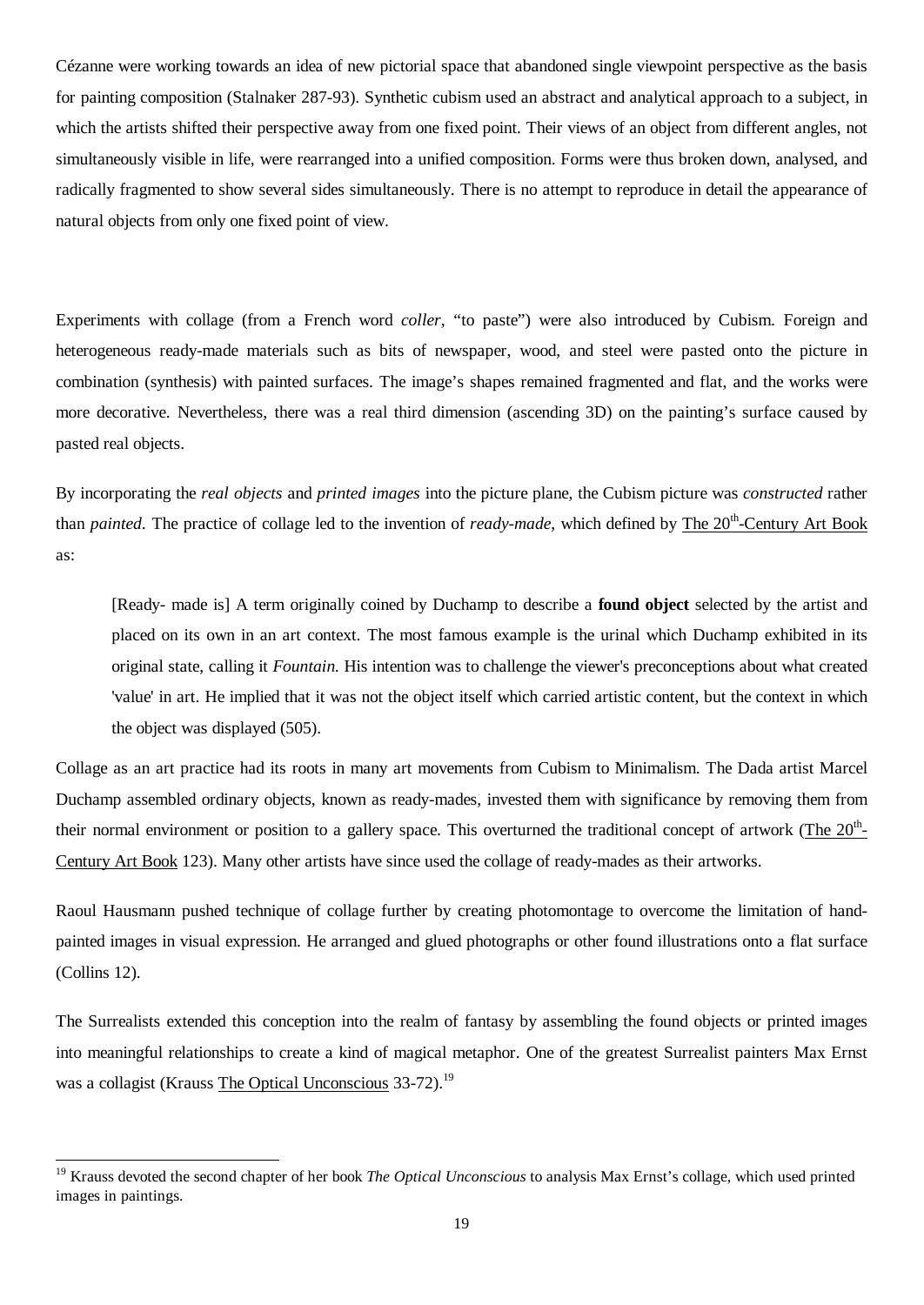Pop artist Peter Blake introduced "painted collage" to realise his visual expression—playing on the differences between reality and illusion. Collins describes Blake's employment of a variety of techniques to produce the mimetic effects of collage in his work:

At first glance parts of *On the Balcony* the magazine covers and postcards, for example—appear to be collaged, a technique frequently employed by Blake. But every detail is painted: '… when I'm expected to paint it, I collage it, and when you might think I might collage it, I paint it—it's a kind of aesthetic game,' Blake commented. 'A picture like *On the Balcony* was purely a photo-realist, magic-realist picture where one was trying a *trompe l'oeil* technique—it wasn't about whether it should be collaged or not—it was just painting a picture and those questions came up afterwards (142)'.

Photorealism had a new variation on the theme of *painted collage* and *Ready-made*: the Photorealist artists "copied" photos exactly onto the canvases with little regard for the contents.<sup>20</sup>

Minimalism also used the Ready-made techniques to transfer and manipulate the existing images that could effectively provide innovative visual languages dealing with the new social and cultural issues. Construction and Assemblage had their origin in collage, and many Minimalist artists have produced both abstract and representational works by means of assemblage and construction, frequently employing junk and found objects (The  $20<sup>th</sup>$ -Century Art Book 507).

After examining varies of art practices concerning collage, here I propose that there are two kinds of collage: one is the *3D collage* in which three-dimensional materials are attached. The other *is 2D collage* (*painted collage*) in which different images are "painted out" in the painting to give an impression of a collage. There exists a characteristic difference between the technique of 3D collage and 2D collage. In 2D collage, the visual impression is built up by composition of colour and line, whereas 3D collage is built up by the attached three-dimensional materials. *Collage* can also be an assemblage of the above two types of diverse elements: contrasting 2D visual images and ready-made 3D materials.<sup>21</sup>

### *SHIFTING PERSPECTIVE OF OBJECTS AND BACKGROUND*

One of the most important aspects of this phenomenon of assemblage in modernist art was that artists became increasingly preoccupied with style—how a subject should be painted. Traditional linear perspective realism was no longer regarded as the only approach at this time, but one of many alternative structures and visual languages. Modernist painting had a strong tendency to dispense with the third dimension and to treat a painting as an object with a flat surface. It developed toward flattened perspective, toward arbitrary or multiple perspective systems, and toward

 <sup>20</sup> See *Abstract Painting and Photorealism Realist Painting* in next section.

<sup>21</sup> My painting, however, is to paint two-dimensional images with three-dimensional impression. This will be argued in *Chapter 3 My Dancing Shadows.*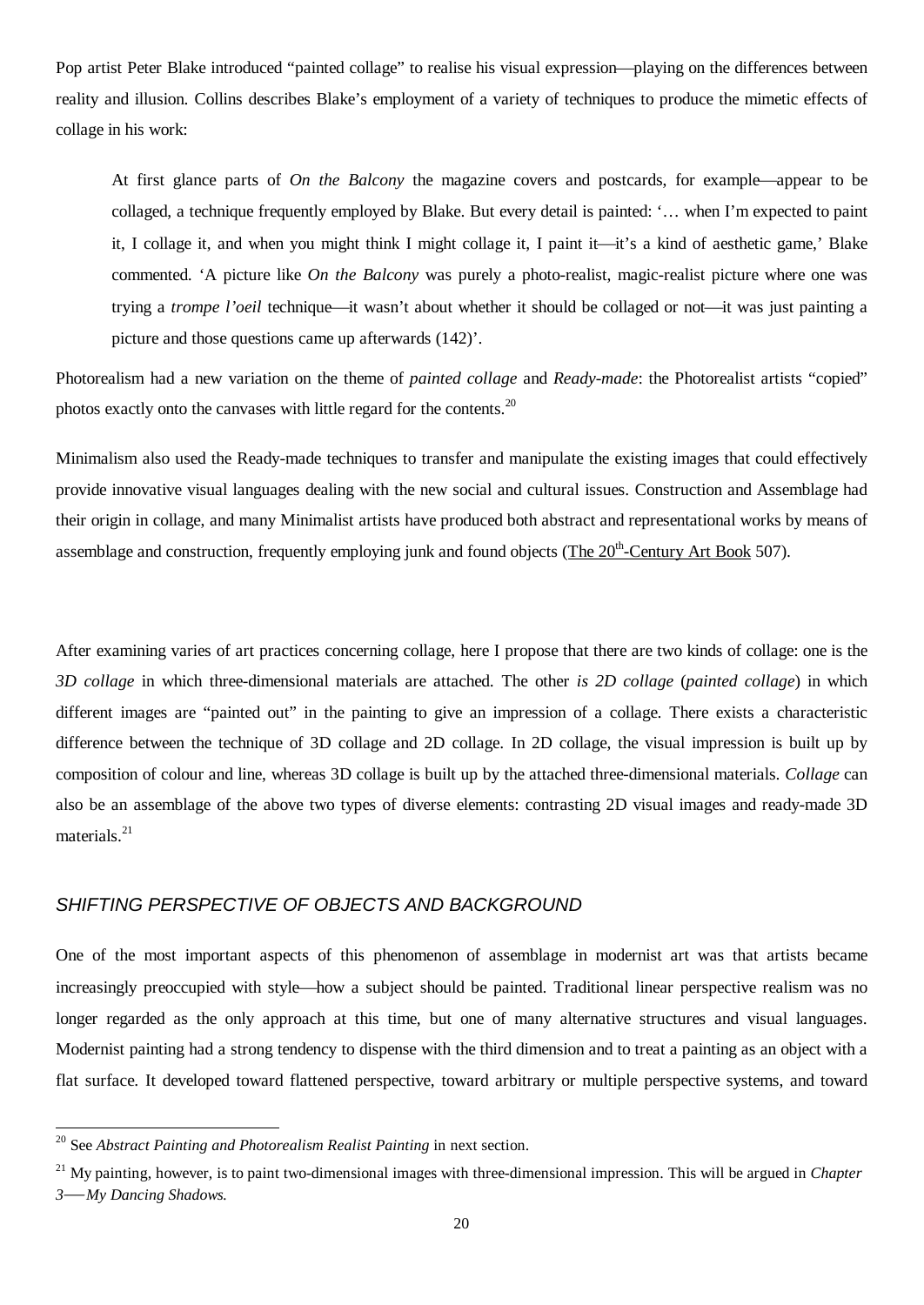non-objective representation, in which there was no attempt to reproduce any illusion of an object but rather to create one, the painting itself. They had no desire to look through a window but rather to place an object on its surface, or on their wall. This had been achieved by shifting away from linear perspective to the modernist *objects and background perspective*.

The theoretical analysis of this new structure of modernist painting can be seen in Rosalind Krauss' book The Optical Unconscious*.* In *chapter 1*, the author claims that the universe of visual perception is generated from a fundamental pair of oppositions: *figure* and *ground*. The vision exists primarily in the detachment of the figure from its ground, "If no figure-detached-from-ground, then no vision":

Vision occurring precisely in the dimension of difference, of separation, of bounded objects emerging as apart from, in contrast to, the ambiance or ground within which they appear. (13-15).

However, the universe that Krauss is mapping is not just a binary opposition but a fourfold field: figure versus ground, and not figure versus not ground. But also, there are figure versus not figure and ground versus not ground (illus. 4):



4. A fourfold visual field (Krauss The Optical Unconscious 14).

According to Krauss, many modernist icons of this figure/ground distinction have been generated: the grid, the monochrome, the all-over painting, the colour-field, and the collage. In modernist art, the perspective of vision shifted from the perceptual visual field to the structural visual field. The perceptual field is behind its objects (or a window frame) while the structural visual field "has nothing of this behind, this afterward, this successiveness". The very notion of ground and the figure are being modified. Ground can be captured by vision immediately like figure, thus the status of the ground is as equal as that of the figure (The Optical Unconscious 15).

This is the form of the modernist logic proposed by Krauss which rejected the secondariness of the background to reverse its former status and give it the simultaneity which previously only been seen in figure. This has opened a new field of vision: the background now to become exactly coincident with its foreground as the figure (The Optical Unconscious 16). Vision thus is shifted from *perception* (figure versus ground) to *structural vision* (the not figure versus the not ground).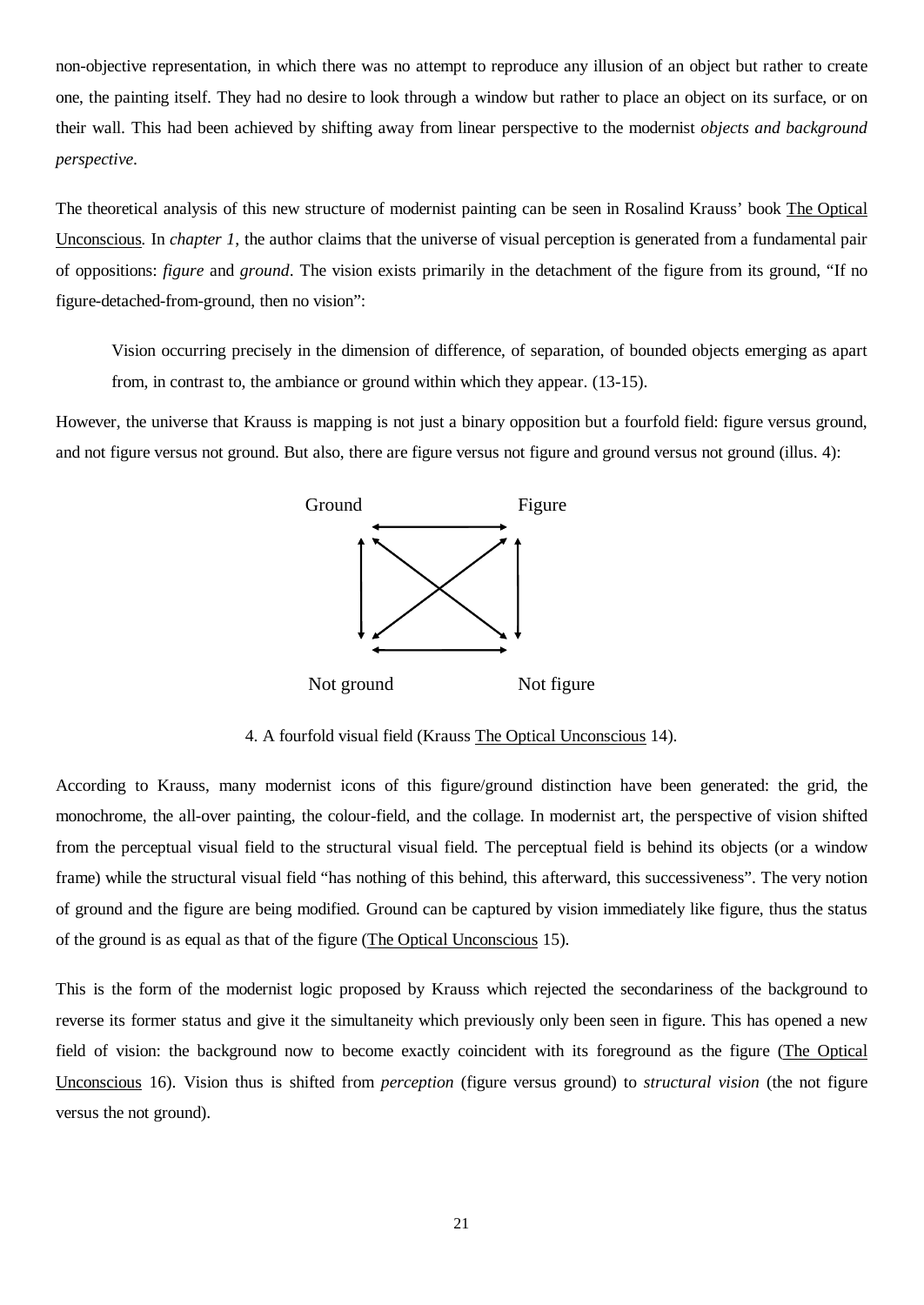This modernist notion of figure/ground has seen its further development in postmodernism as one of the important features of contemporary art. For example, in my painting Descendants—Red Environment (illus. 6) there are several elements in it that can be explained by the following illustration:



Not ground-shadows Not figure-flowers

5. A fourfold visual field of my painting Descendants-Red Environment (see below)*.*



6. Fan Dongwang, Descendants-Red Environment

There are several contrasting aspects to the work, especially in the relationship between the objects and background. When the background patterns—flowers become alive over the top of objects—Descendants, the patterns themselves become objects and the objects underneath them become background. Hence at that moment there is another background created beneath the objects. A more complicated *structural vision* is thus achieved.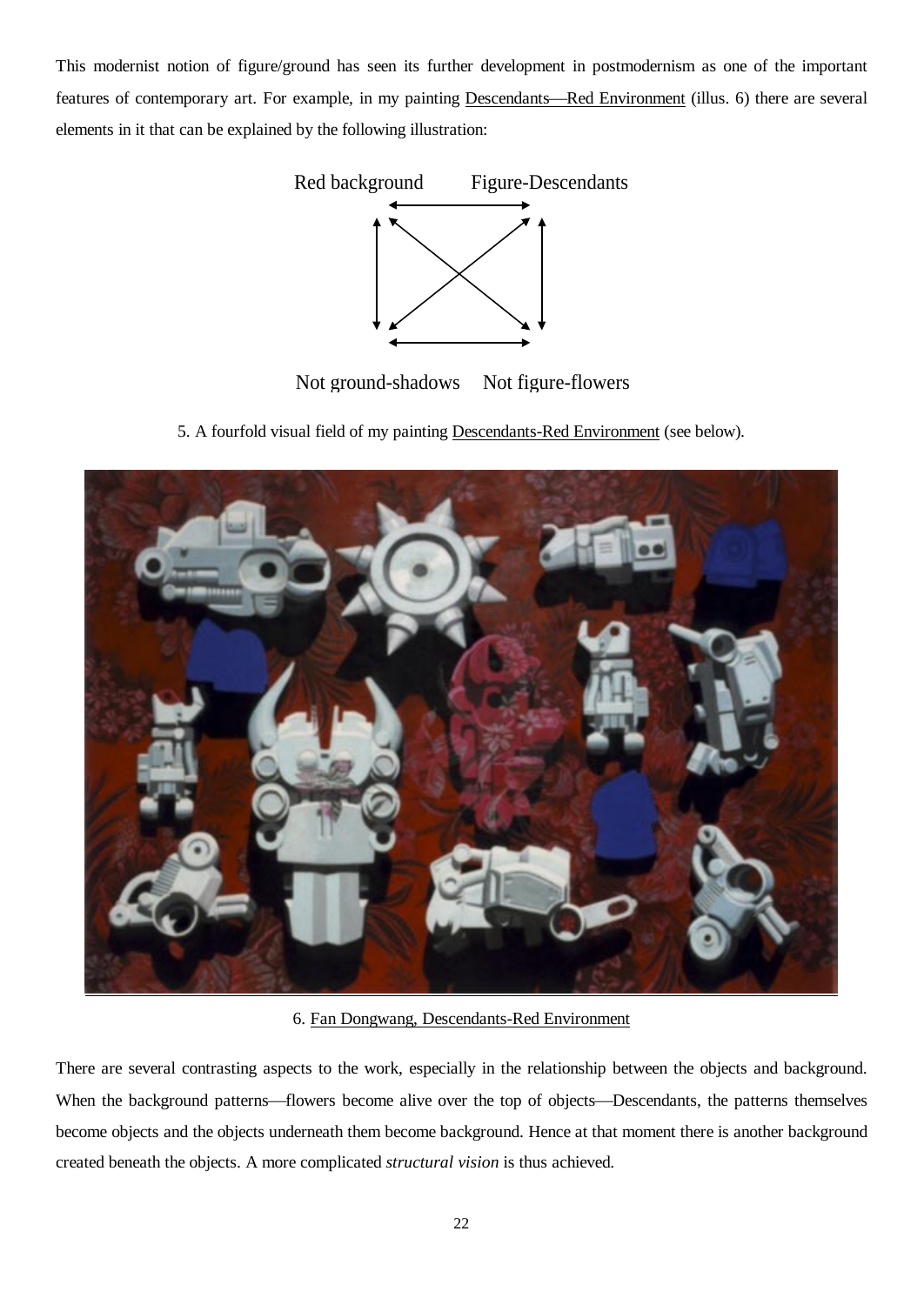### *GRID, ABSTRACT PAINTING AND PHOTOREALISM PAINTING*

The grid was a device used by Renaissance artists Leon Battista Alberti, Leonardo da Vinci and Albrecht Durer to help their pursuit of perspective (Cole 26-27). It was also used by modernist abstract artists to emphasise the shift in their work from a linear perspective of deep space to modernist object/background perspective.

Abstract artists emphasised the expression of pure synthetic forms by narrowing its range of colours, sticking to primaries, using straight lines to create *grids*, and eliminating the illusion of depth by respecting the flat, twodimensional surface of the canvas. Krauss in "Grids" The Originality of the Avant-Garde and Other Modernist Myths commented that the role of the grid in this process of switching perspective is substantial (10). The grid helps the artist shift away from traditional perspective to modernist perspective, that is, to focus on the painting's surface. The traditional perspective is a system of transferring the reality of the three-dimensional world onto its representation by a two-dimensional surface. That representation is a form of knowledge about what it signifies, the reality. However, everything about the grid opposes that relationship:

Unlike perspective, the grid does not map the space of a room or a landscape or a group of figures onto the surface of a painting. Indeed, if it maps anything, it maps the surface of the painting itself. It is a transfer in which nothing changes place. The physical qualities of the surface we could say, are mapped onto the aesthetic dimensions of the same surface. And those two planes—the physical and the aesthetic—are demonstrated to be the same plane: coextensive, and, through the abscissas and ordinates of the grid, co-ordinate (Krauss "Grids" 10).

By mapping both the picture plane (the window) and painting's surface, the grid transfers the space inside (beyond) the frame onto itself.<sup>22</sup> It declares the boundaries of the world into the interior of the work. It is a habit of copying, the content of which is the conventional nature of art itself. The contrast between frame and grid enforces the sense of fragmentation. By concentrating on the surface of the work as something complete and internally organised, the artist makes the canvas itself the object of vision (Krauss "Grids" The Originality of the Avant-Garde and Other Modernist Myths 19). An abstract painting or a Photorealist painting is such an object.

The Photorealism that developed in 1960-1980s America combined aspects of realistic photography and abstract painting. Although it had a strict linear perspective appearance, its principle concern was the abstract quality of the painting surface. Some of the artists used the grid while others used a slide projector to "copy" or transfer images onto canvas surface. The new realists who received the most attention in the 1970s and 1980s were those who had assimilated some of the aesthetic concerns of abstract art. It was a kind of realist painting that was meticulously rendered with the help of the photograph, grid and projector, resulting in a precisely detailed, impersonal verisimilitude.

 <sup>22</sup> See *Diagram 11, System of Shifting Perspectives and the Body* in *ConclusionThe Postmodern Shifting Perspectives and the Body*.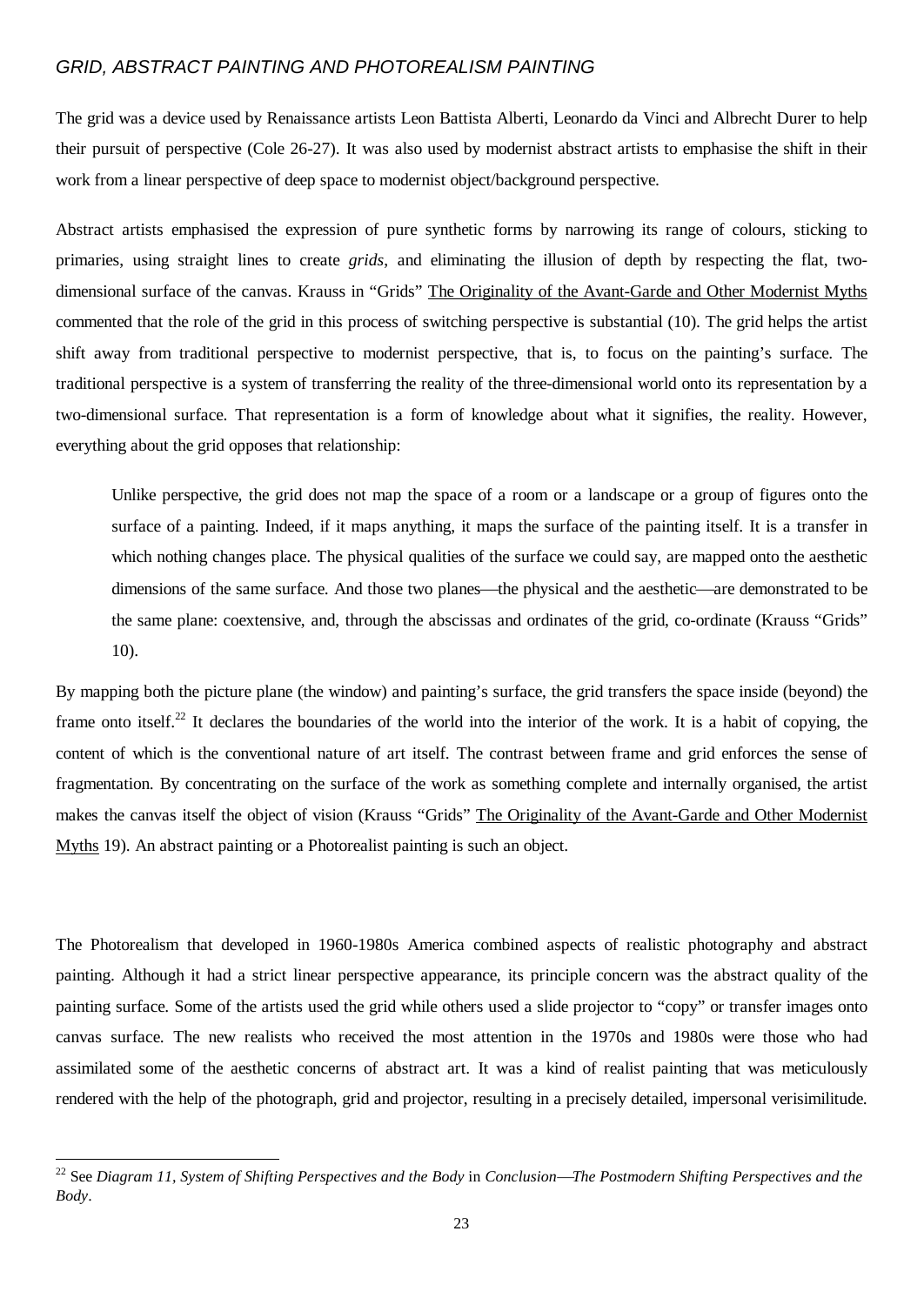The realistic aspect of a Photorealist painting would certainly impress a viewer, but the artist's intention was to paint an "abstract" painting by concentrating on its surface.

The 20<sup>th</sup>-Century Art Book describes a leading Photorealist artist Chuck Close, who has continued to paint colossal portraits. In his more recent work the image is made up of minute multicoloured dots, so that the viewer's attention fluctuates between the surface pattern and the overall picture, which can only be read from a distance. One of Close's large-scale painting John is quite disturbing:

Though appearing straightforward at first, on closer scrutiny it confuses us with shifts of focus and scale. The blurring around the ears and shoulders makes the face loom towards us. With great technical virtuosity, Close has transcribed and enlarged a photographic print and in the process the defects of the camera's vision are exactly replicated. In turn commonplace and uncanny, the image exists somewhere between *trompe l'oeil-* an illusionistic painting technique in which the subject seems tangible and three-dimensional—and photographic reproduction, which although true to life, is always limited by the depth of the camera lens (94).

With the help of the grid, the Photorealist artists "copied" photos exactly onto the canvases with little regard for the contents. The idea was that a painting was a painting, that is, a flat surface filled with paint. To fill this surface was more important than to "copy" the reality. The perspective was thus shifted way from traditional realism.<sup>23</sup>

Photorealism emerged at the beginning of the postmodern era. Adam Gopnick points out in his review of a Chuck Close show: "Though Photo-Realism never had much of an art-world following-it was too easy to get, and was got too quickly by the wrong people. …[But] it was in fact the first movement in American art that now seems vividly (rather than doggedly) postmodern (76)."<sup>24</sup>

### **Changes in the Postmodern Era**

The art movement that developed in reaction to modernist practice became known as postmodernism. Postmodernism did not emerge as a cohesive movement relying, like modernism, on narrow theoretical principles and approved style. It called for greater individuality, complexity, and eccentricity in art and design, while also demanding acknowledgement of historical precedent and continuity. Primarily, the postmodern style of assemblage was achieved through the innovative reinterpretation of traditional symbols, styles and patterns.<sup>25</sup>

In this era of change, the concept of shifting perspective is flourishing in postmodern art, and is becoming increasingly fluid and complex. Here I will us the body as the object, and space as its background to examine the complexity of the postmodern shifting perspective.

<sup>&</sup>lt;sup>23</sup> This Photorealist idea inspires me greatly in my painting. See my explanation for *Diagram* 9 in *Chapter 3—My Dancing Shadows*.

 $^{24}$  Also see Linda Chase's article "Photo-Realism: Post Modernist Illusionism."

<sup>&</sup>lt;sup>25</sup> "Modern Art and Architecture," Microsoft Encarta. Microsoft Corporation. 1994.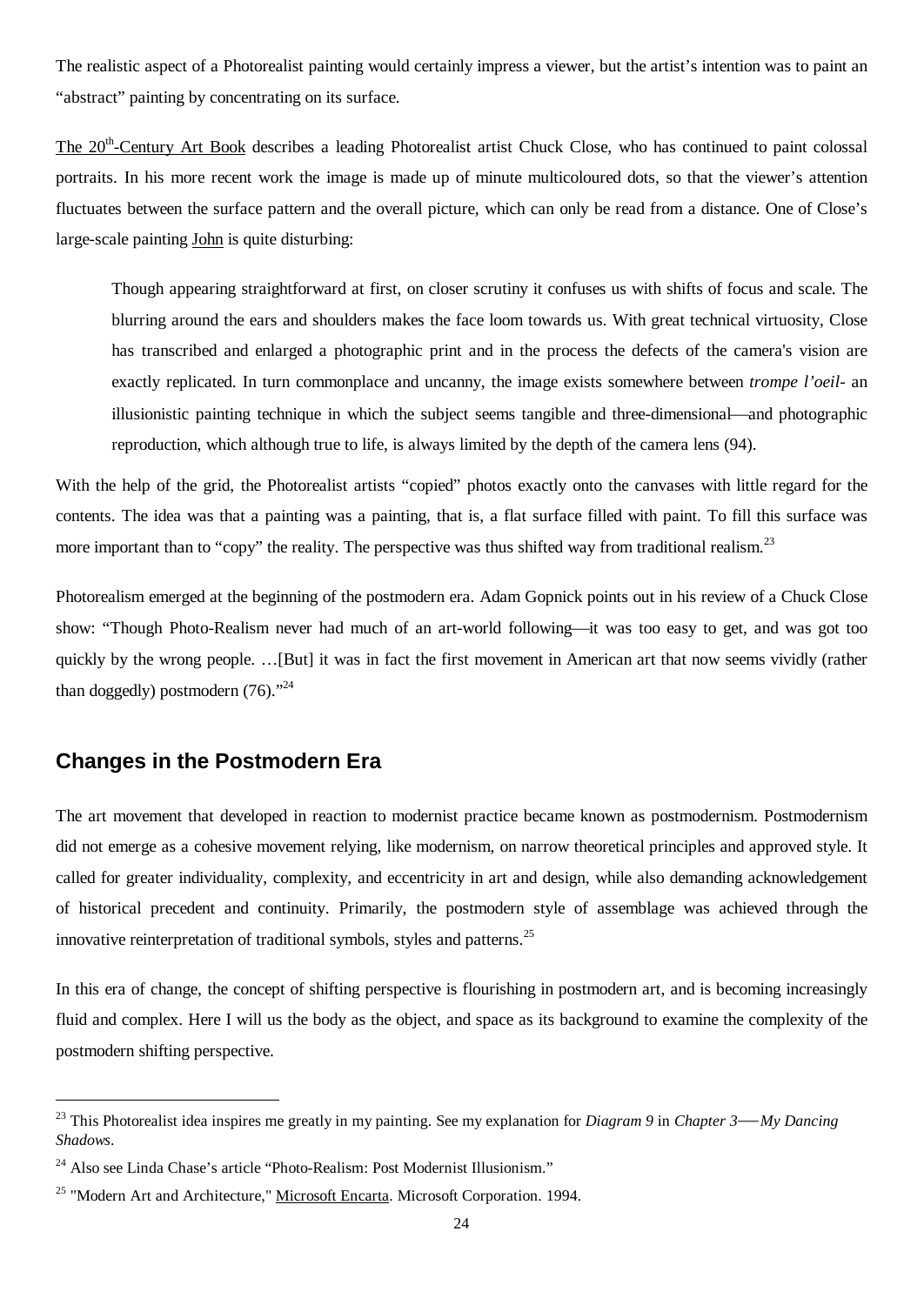### *THE CHANGING BODILY PERSPECTIVE*

Postmodernism assumes that the space is perceived and organised by our bodily perspective, and our bodies are not only passively occupying space but also actively constructing the space around us.

French existentialist philosopher Merleau-Ponty in his phenomenological account of the body and space observed that it is only through certain relations we have to our body that we comprehend the notion of the outside space (The Primacy of Perception 5). From the perspective of the body, we do not encounter the space as a series of relations between various objectively located and equally valued points. We see space as a relation between these points and our bodily perspective. "These relations are different ways for external stimuli to test, to solicit, and to vary our grasp on the world" (Merleau-Ponty The Primacy of Perception 5). In other words, space is organised by our perspective. Space exists in the way in which our body perceives it. Insofar as bodily perspective decides the relations between spatial points, the body and its movement are the condition of our access to and conception of space.

This could be best illustrated by an Australian painter William Robinson's landscape Creation series: Man and the Spheres (illus. 7). This work identifies his bodily relationship to the landscape by abandoning the traditional linear perspective and embodying his extraordinary multiple viewpoints to reach the sweeping organic forms of the mountainous rainforest. His landscapes are the expansive constructions of a world floating in space rather than being only ground planes and horizon. The experience conveyed in his painting is of a boundless, energetic, spiral flying movements of the body and its shifting perspectives to embrace all the universal truths*: darkness and light, water and fire, maintain and river, tree and sky, sun and moon, the different seasonal phenomena, the human inner world and the overwhelming galaxy* (Considine-Cummings 121)*.* 



7. William Robinson. Creation Series: Man and the Spheres. 1991. Oil on canvas, 182.5 x 730.5 cm.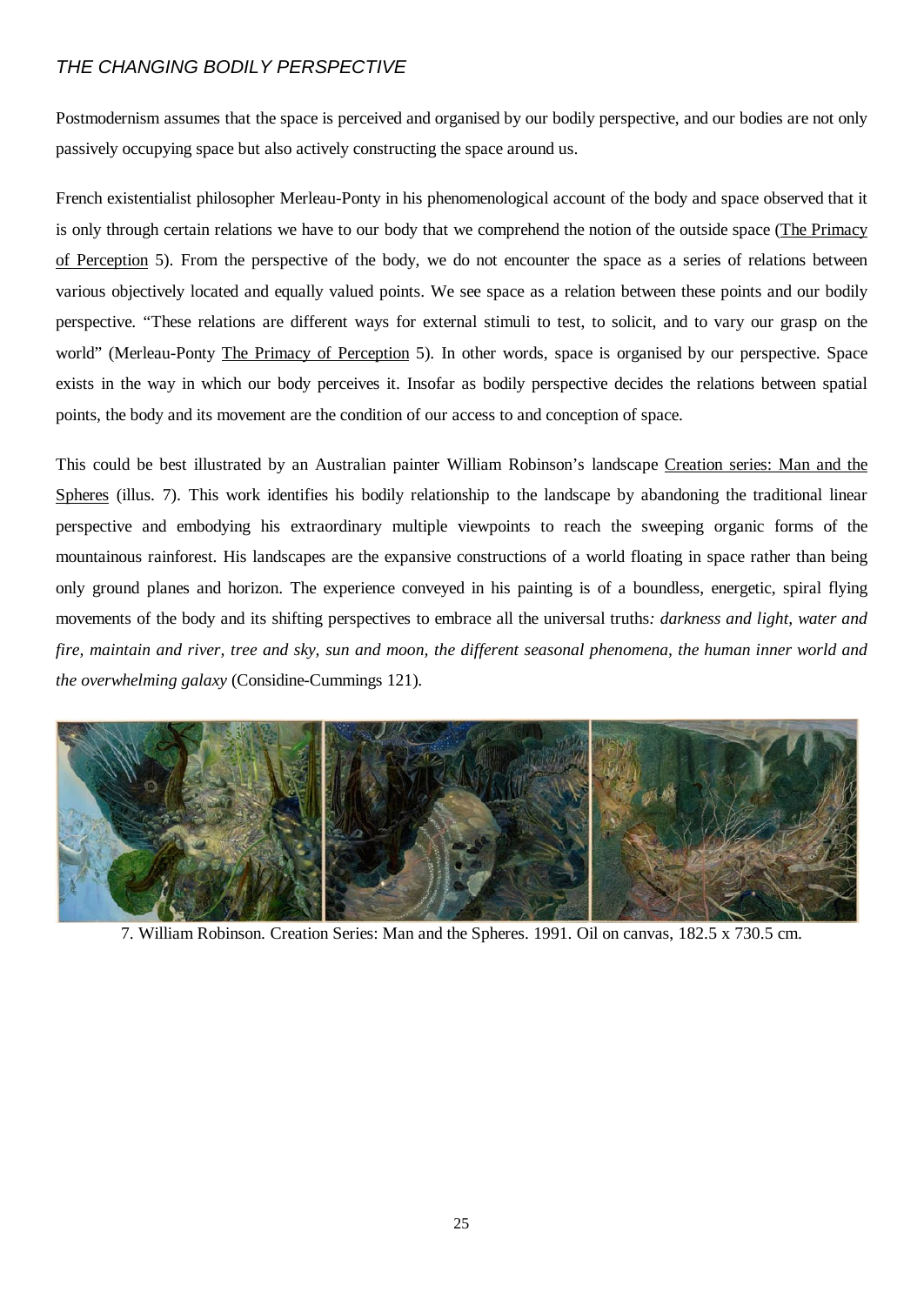

8. Details of William Robinson Creation Series: Man and the Spheres.

Thus by considering the body in movement, we can see how it inhabits space (and possibly time). Because movement is not limited to submitting passively to space and time, it actively assumes them (Merleau-Ponty The Phenomenology of Perception 102). For example, my painting Descendant Bodies #1 (Blue) (illus. 9) can be used as an illustration of this postmodern relationship between the body and space. The structure of this painting creates a new opportunity for the body to perceive, to shift, and to travel from context to context and space to space. This ability is uncontainable, and the relationship of the body to other bodies is uncontrollable.

To determine space through bodily activities (perspective movements), the body often uses tools like computer to extend its ability to perceive objects (Grosz 91). The instruments used are then absorbed by the body (become body parts) to locate space. This is the spatially extended body image, the plasticity of body image (Grosz 91). One cannot take up a perspective on one's own body; one has to see oneself through the mirror. Likewise, one can use things like computers to overcome the distance, boundary, and time limit to see others in the world. The computer screen is not only a mirror to reflect one's own body, but also a window, a vehicle for the body to explore a new cybernetic world.<sup>26</sup> As an instrument of our body, the computer keys are invisible sticks used for scratching out to distant space. The tool is absorbed into the subject's perceptual faculties or body parts (Grosz 91). The body is thus able to jump, to shift among different spaces to achieve a more comprehensive understanding of a postmodern world.

 <sup>26</sup> Computer screen will be explained further in *Double Screen* in *Chapter 2The Chinese Dispersing Panorama.*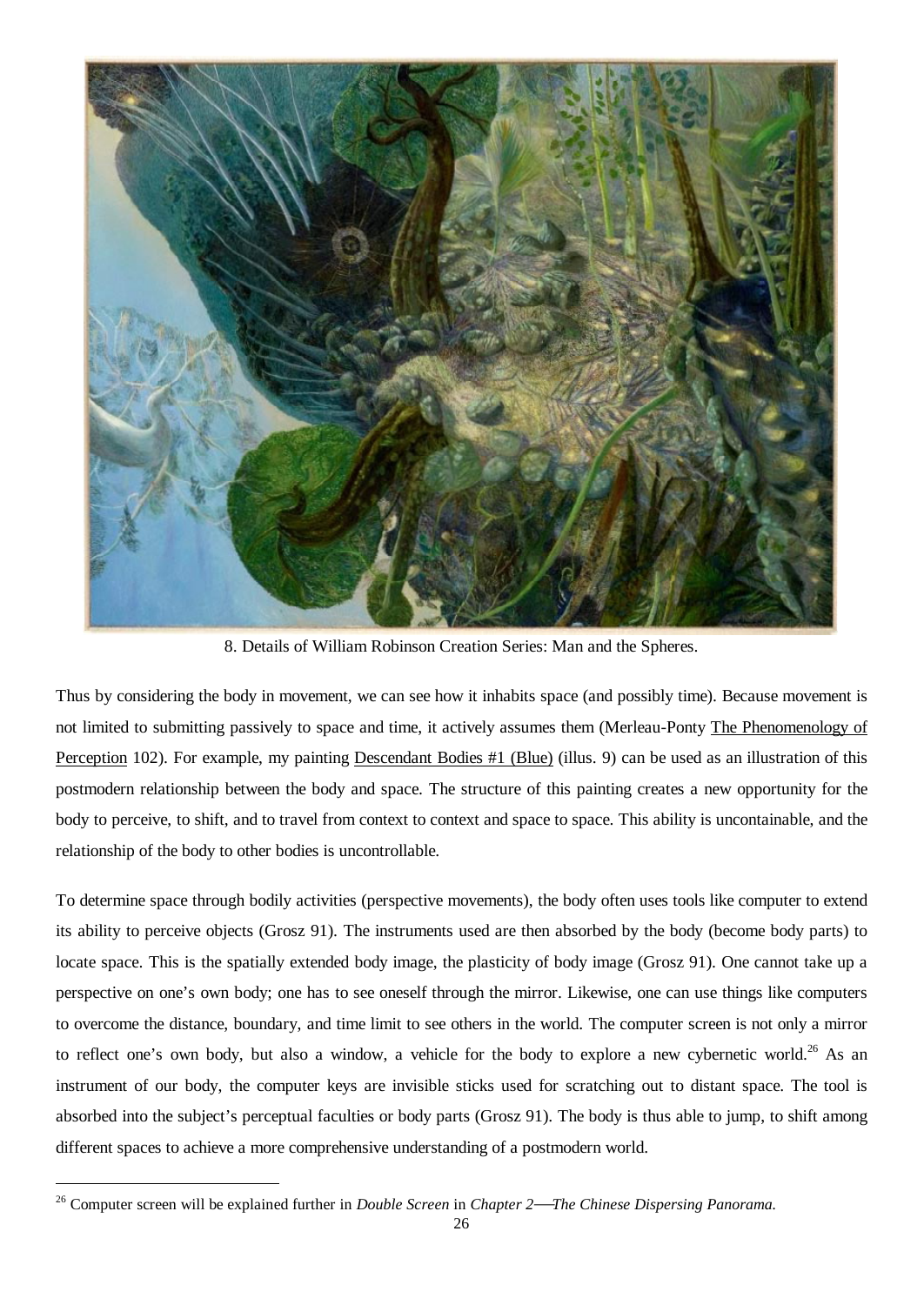

9. Fan Dongwang, Descendant Bodies #1 (Blue)

This is the intent of the computer screens portrayed in my large painting Shifting Perspectives and the Body (illus. 10). There are double screens in this work, one is the traditional Chinese screen, and in front of it stands a computer screen. These two screens have their differences and similarities.<sup>27</sup> Both are devices to display images imported from another space, but the computer screen also produces an additional bodily freedom in the space. As Judy Annear claims, the computer screens become the mechanism for bodies to perceive and construct the environment around them:

Here, the possibility of changing the racial, sexual and physical boundaries of the body, and definitions of what constitutes the individual [in the West] through the computer screen, is causing what may be one of the most radical shifts in human existence  $(8)$ . <sup>28</sup>



10. Fan Dongwang, Shifting Perspectives and the Body. (subtitles of each panel from left to right: 1, Double Screens; 2, Bardi Madonna; 3, March; 4, Performance; 5, Discourse).

 <sup>27</sup> For detailed analysis of the screen, see *Double Screen* in *Chapter 2The Chinese Dispersing Panorama.*

 $28$  For further explain, see page 86.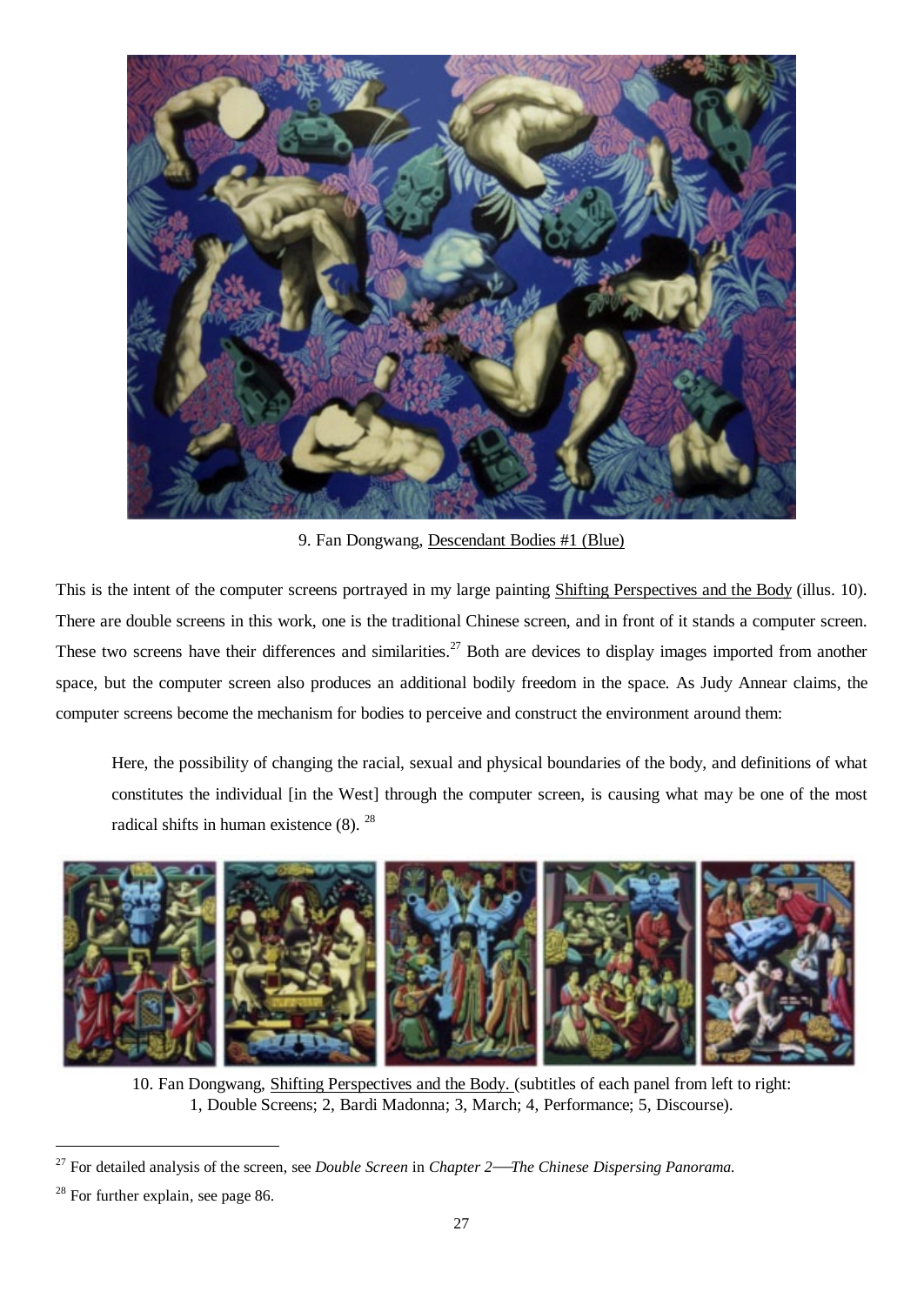### *THE SHIFTING PERSPECTIVE AND EXTENDED BODY*

The body is considered by postmodernism as an object with flexible boundaries which can only be adequately viewed by shifting perspectives. By contemplating Schilder's neurophysiological body image, Grosz envisages that the body is a most "peculiar thing"(Grosz xi): an *object* containing a *subject*, an exclusive object that is not reducible to other objects. Thus "it is both a thing and nothing"(Grosz xi) which has the ability to always outstretch the infrastructure that endeavours to enclose it. It has permeability and uncontainability within any specific territory, and refuses to accept the boundaries between individual and social, inside and outside (Grosz xi). We "do not have the body in the same way that we have other objects." "Being a body is something that we must come to accommodate psychically, something that we must live" (Grosz xiii).

Schilder (in Grosz's term) shows that the body image cannot be unquestionably signified with the sensations delivered by a purely anatomical body (Grosz 79). The formation of the body image is not only anatomical but also psychological and social-historical. The body image cannot be limited by nature or confined to the skin—the anatomical "container". The body image is exceedingly fluid and dynamic, powerfully and ceaselessly embracing and interchanging all the objects existing inside and outside the body (Grosz 79). Body image is capable of accommodating and incorporating an extremely wide range of objects that come into contact with the body surface, whether clothing, jewellery, computer or car (Grosz 80). In this way, the "body image can shrink or expand; it can give parts to the outside world and can take other parts into itself" (Schilder 202). External objects, implements and instruments all become parts of body image. Even detachable objects (body wastes, blood, skin, hair, voice, odour, etc.) are parts of body image. Because they are objects that were once connected with the body, and always retain something of the quality of the body image in them (Grosz 213). They are libidinously distinguished parts of body image; objects of disgust, loathing, repulsion, envy and desire (Grosz 81).

What constructs the body is no longer a fixed one point view but invariably shifted perspectives. In my work Descendant Bodies #1 (illus. 7), all the objects which come into contact with the body are part of its image. The boundaries that once separated physical and psychical, organic and mechanical, public and private are ultimately transgressed by the artist's imagination.

### *THE SHIFTING PERSPECTIVE AND ASSEMBLED BODY*

The postmodern shifting perspective of the body as an assemblage rejects the hierarchy of the traditional object and subject relationship. The body, in Grosz's phrase, is not a definable organic totality that contains the subject's emotions, attitudes, beliefs or experiences. But "is itself an assemblage of organs, processes, pleasures, passions, activities, behaviours linked by fine lines and unpredictable networks to other elements, segments, and assemblages" (120).

Grosz further utilises Deleuze and Guattari's work to demonstrate the philosophical perceptions of the multiplicity of the body image. We no longer regard subject and object in binary terms, and no longer see rigid boundaries between material and psychical things, nor, do we see them as genetically unified or solitary. We see that the subject and object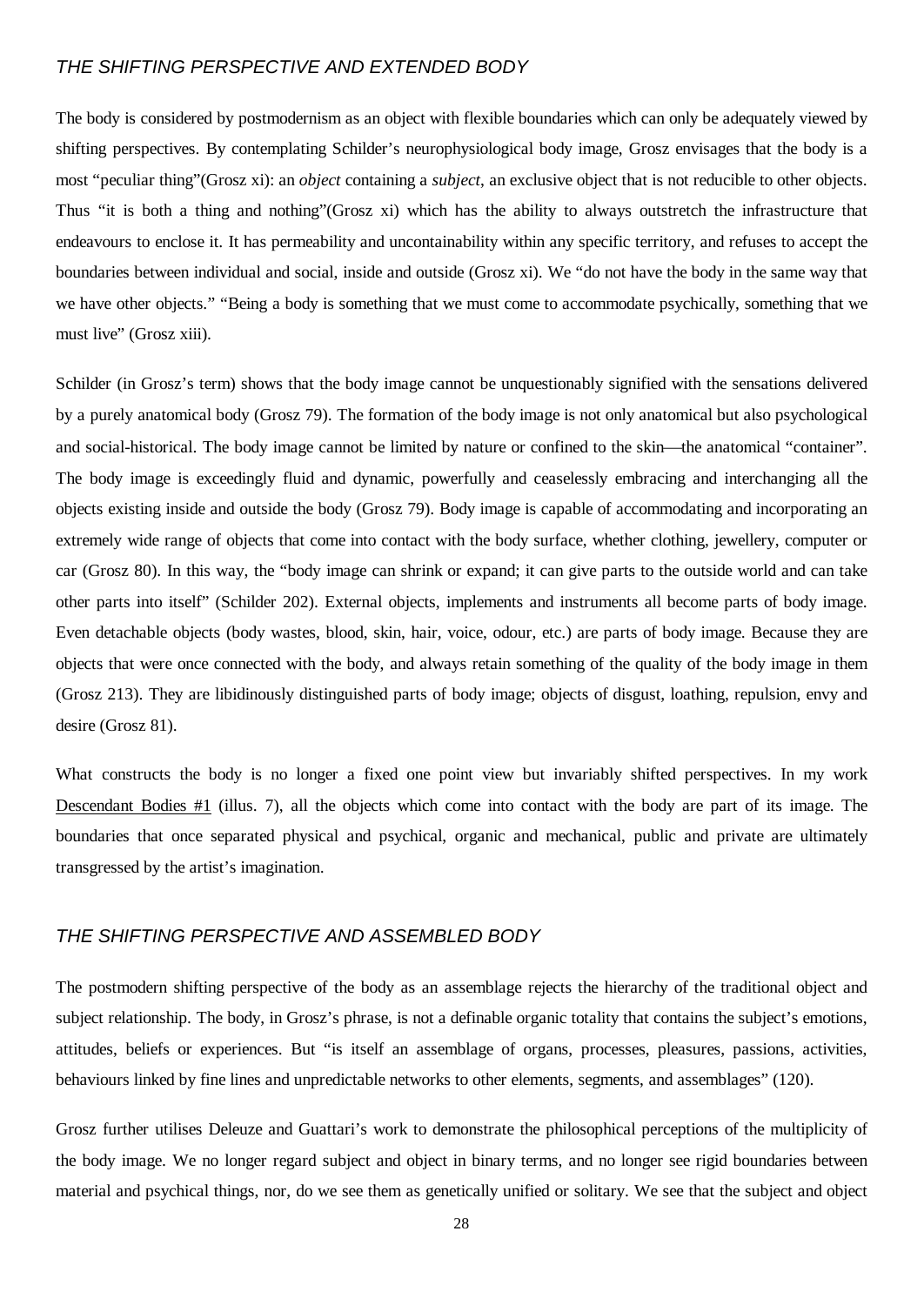"are series of flows, energies, movements, strata, segments, organs, intensities—fragments capable of being linked or severed in potentially infinite ways other than those which congeal them into identities" (167-168). The body is hence an assemblage, a collection of bodily fragments and other objects:

An assemblage has neither base nor superstructure, neither deep structure nor superficial structure. It flattens all of its dimensions onto a single place of consistency upon which reciprocal presuppositions and mutual insertions play themselves out (Deleuze and Guattari 90).

Colin Gordon explains that Deleuze and Guattari's notion of multiplicity relates closely to the concept of assemblage and machine. The assemblage embodies a "flatness" that is "a situation where condition and conditioned inhabit the same space, with no extra dimension for an overview in depth" (35-36). This allows our perspectives to be shifted without limitation.

For example, the images in my work Descendant Bodies #1-2 (illus. 9, 11) are assemblages, as described by Grosz, that have provisional linkages of elements, fragments, flows, disparate status and substance (167). Spaces, things—human, animate, and inanimate—all have the same ontological status. There is no hierarchy of being, no predetermined order to the collection and conjunction of these various fragments, no central organisation or plan to which they must conform. Their "law" is rather that of endless experimentation, transformation, or arrangement and rearrangement. These assemblages are composed of lines, shadows, colours, movements and intensities rather than of things and their hierarchical orders (Grosz 167). This postmodern worldview is thus inherently shifting and fragmented.



11. Fan Dongwang, Descendant Bodies #2 (Green)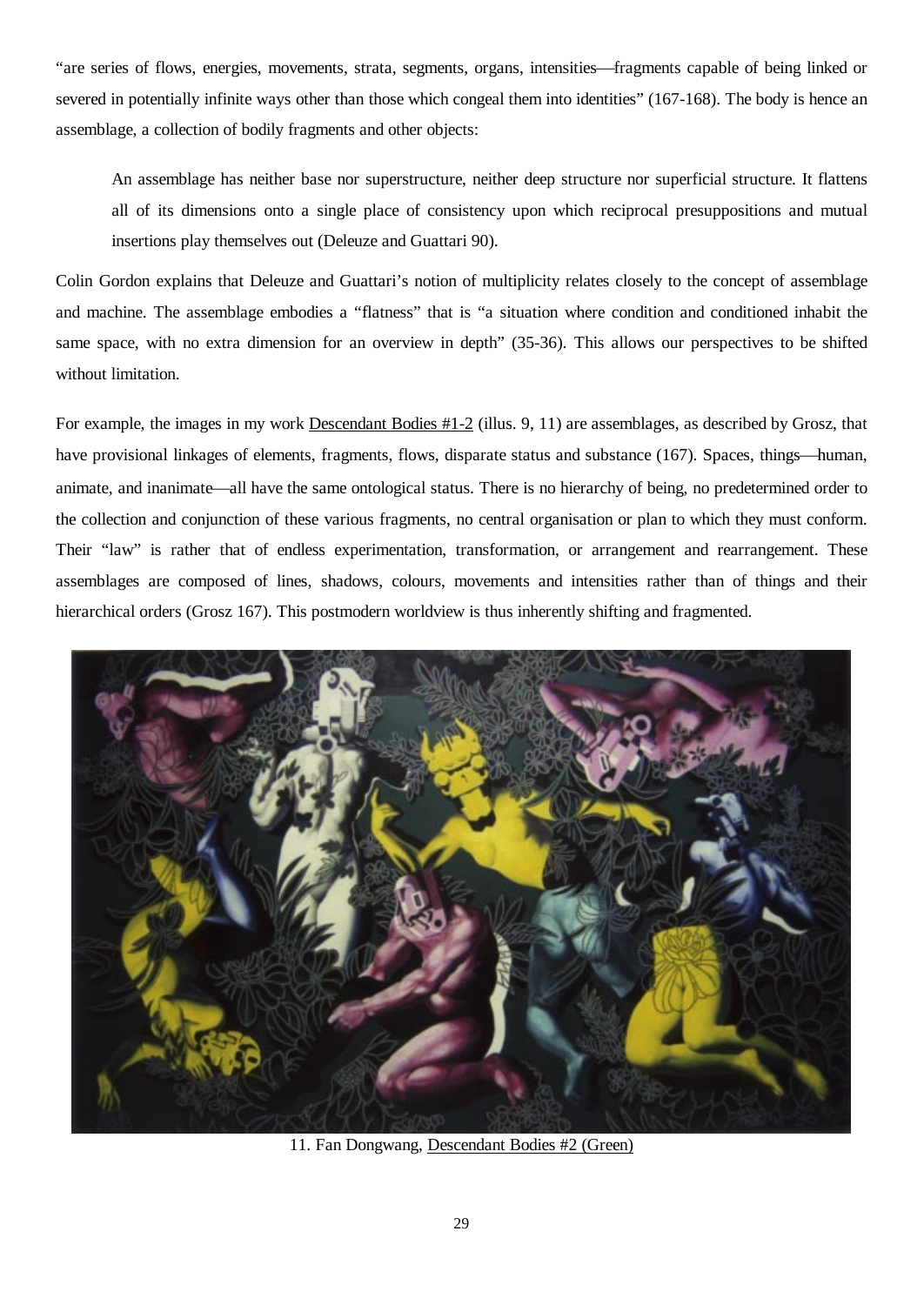### **BIBLIOGRAPHY**

Annear, Judy. "Partial Cultures." Exhibition Catalogue Essay of Australian Perspecta 1995.

- Chase, Linda. "Photo-Realism: Post Modernist Illusionism." Art International vol. XX, no. 3-4 (Mar.-Apr. 1976), p 14- 27.
- Cole, Alison. Perspective: A Visual Guide to the Theory and Techniques from the Renaissance to Pop Art. Auckland: HarperCollins Publishers, 1993.
- Collins, Judith. Techniques of Modern Art*.* Sydney: Golden P, 1983.
- Considine-Cummings, Fran. "William Robinson." Identities: Art from Australia. Taipei: Taipei Fine Arts Museum, 1994.
- Damisch, Hubert. The Origin of Perspective. Trans. John Goodman. London: The MIT P, 1994.
- Deleuze, Gilles and Felix Guattari. A Thousand Plateaus: Capitalism and Schizophrenia*.* Trans. Brian Masssumi. Minneapolis: Minnesota UP, 1987.
- Elkins, James. The Poetics of Perspective. Ithaca and London: Cornell UP, 1994.
- ---. "Renaissance Perspectives." Journal of the History of Ideas. 53.2 (1992) 209-230.
- Fernie, Eric. Art History and Its Methods-A critical Anthology. London: Phaidon, 1995.
- Forman, Werner and Bedrich Forman. Egyptian Art. Trans. Till Gottheiner. London: Peter Nevill, 1962.
- Gombrich, E. H. Art and Illusion. London: Phaidon, 1972.
- ---. Shadows: The Depiction of Cast Shadows in Western Art. London: National Gallery Publications, 1995.
- ---. The Image and the Eye—Further Studies in the Psychology of Pictorial Representation. Oxford: Phaidon, 1982.
- Gopnick, Adam. "Close-Up". The New Yorker 24 Feb. 1992.
- Grosz, Elizabeth. Volatile Bodies*.* Sydney: Allen & Unwin, 1994.
- Kemp, Martin. The Science of Art—Optical Themes in Western Art From Brunelleschi to Seurat. New Haven and London: Yale UP, 1990.
- Krauss, Rosalind. The Optical Unconscious. London: The MIT P, 1994.
- Krauss, Rosalind. The Originality of the Avant-Garde and Other Modernist Myths. Cambridge: The MIT P, 1986.
- Li Bai "Drinking Alone Under Moonlight." Trans. Tsang Bing Ching. Ed. Robert Payne. The White Pony—An Anthology of Chinese Poetry From the Earliest Times to the Present Day. New York: The New America Library, 1960.
- Meisel, Louis K, Photorealism Since 1980. Harry N. Abrams Publishers, 1993.